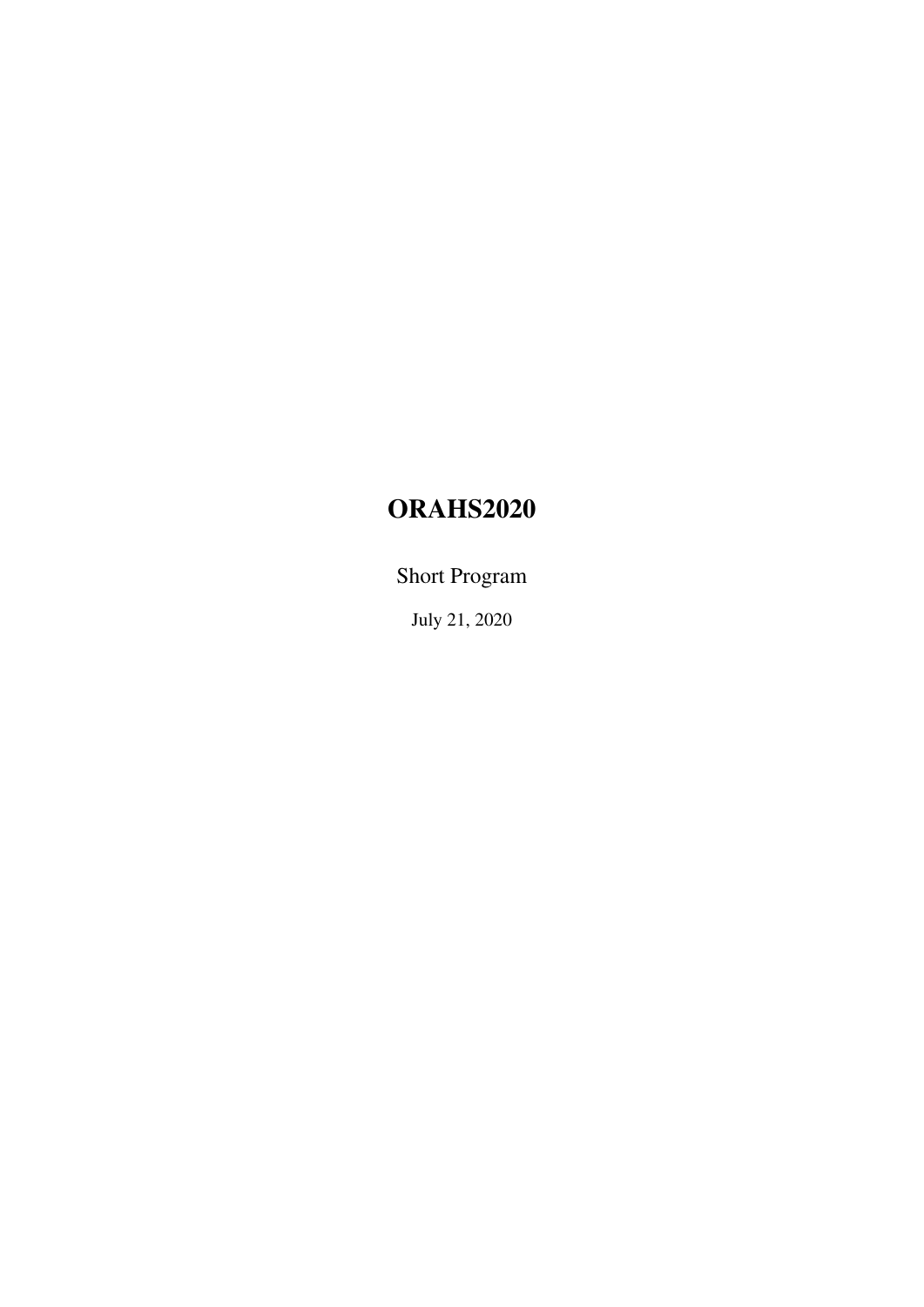# **TECHNICAL PROGRAM**

### **Monday, 9:30-11:00**

### **MA-01**

Monday, 9:30-11:00 - 1

#### **Opening Session Morning**

Stream: Monday *Invited session* Chair: Inês Marques Chair: Roberto Aringhieri Chair: Marion Rauner Chair: Patrick Hirsch Chair: Margit Sommersguter-Reichmann

## **Monday, 11:00-12:00**

### **MB-01**

Monday, 11:00-12:00 - 1

#### **Keynote Peter Zweifel**

Stream: Monday *Keynote session* Chair: Margit Sommersguter-Reichmann

**1 - Preference Measurement in Health Using Experiments** Peter Zweifel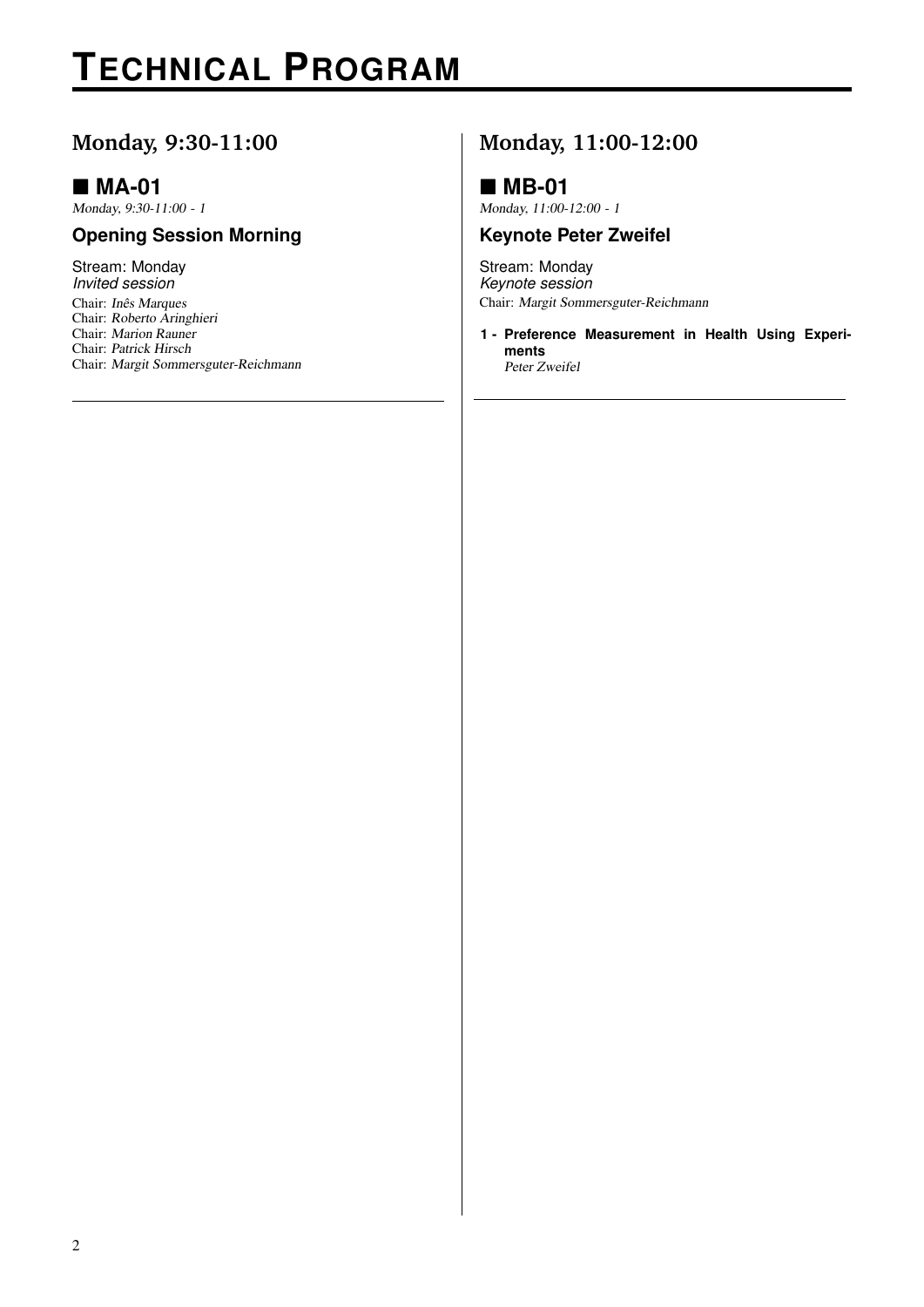### **Monday, 13:00-13:30**

## **MC-01**

Monday, 13:00-13:30 - 1

#### **Opening Session Afternoon**

Stream: Monday *Invited session* Chair: Marion Rauner Chair: Patrick Hirsch Chair: Margit Sommersguter-Reichmann Chair: Roberto Aringhieri Chair: Inês Marques

## **Monday, 13:30-15:30**

### **MD-01**

Monday, 13:30-15:30 - 1

#### **Health Care Networks**

Stream: Monday *Invited session* Chair: Michael Carter

**1 - Embedding OR/systems modelling as decision support in health planning: establishing a Community of Practice**

Sally Brailsford, Steffen Bayer, Con Connell, Jonathan Klein

- **2 - Evaluating the Effectiveness and Efficiency of a Wales-wide public health initiative.** Mark Tuson, Paul Harper, Daniel Gartner
- **3 - Sim.Pro.Flow Automating Simulation Build** Emma Aspland, Paul Harper, Daniel Gartner, Edilson Arruda, Geraint Palmer, Phil Webb, Peter Barrett-Lee
- **4 - Analyst-driven development of an open-source simulation tool to address poor uptake of O.R. in healthcare**

Christos Vasilakis, Richard Wood

### **MD-02**

Monday, 13:30-15:30 - 2

#### **Health Care Workforce Scheduling I**

Stream: Monday *Invited session* Chair: Inês Marques

- **1 - The Value of Information in Multi-Skilled Nurse Scheduling** Jan Schoenfelder
- **2 - Need-based Workforce Planning for Healthcare Services Delivered by Teams** Majid Taghavi, Nader Azad
- **3 - Physician Staffing and Shift Scheduling at Emergency Departments with Time Varying Productivity** Negar Ganjouhaghighi, Marco Bijvank, Alireza Sabouri
- **4 - Nurse rescheduling with a fair distribution of shift changes** Lena Wolbeck, Natalia Kliewer, Inês Marques

### ■ MD-03

Monday, 13:30-15:30 - 3

#### **Infectious Disease Policy Modelling**

Stream: Monday *Invited session* Chair: Daniel Gartner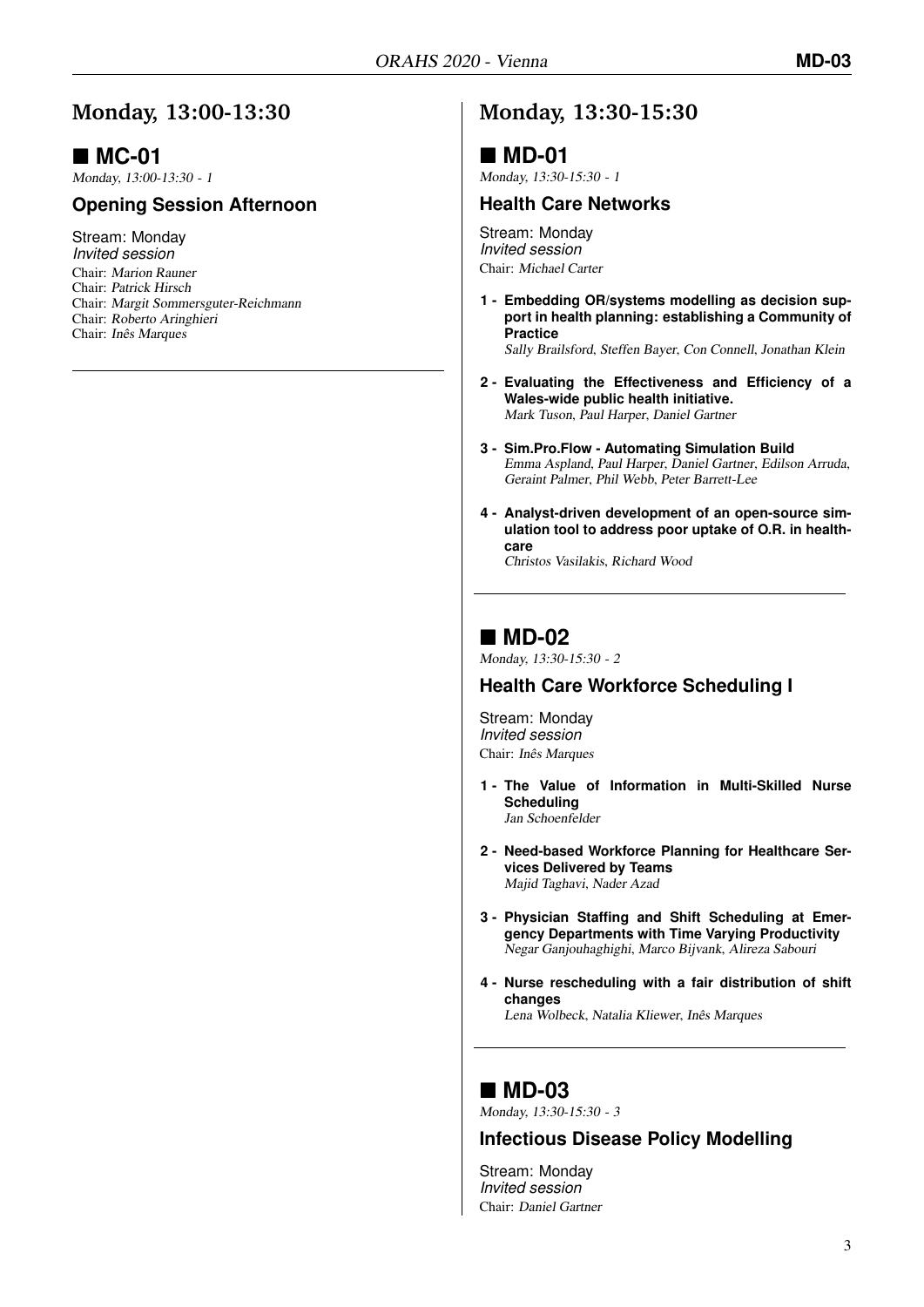- **1 - A Rule-based Digital Vaccination Decision Support for Child Immigrants Immunization Coordination in Sweden - The VacSam Digital Service** Odd Steen, Nicklas Holmberg
- **2 - Childhood Vaccination in Vienna: A Cross-Sectional Survey Conducted in 4th Grades of Public Primary Schools**

Marion Rauner, Simone Schnedlitz, Sabine Blaschke

**3 - Modeling HIV incidence and prevalence in Turkey, 2018-2030** Emine Yaylali, Zikriye Melisa Erdogan ˘

## **Monday, 16:00-18:00**

### **ME-01**

Monday, 16:00-18:00 - 1

#### **Elderly and Mental Health Care Planning**

Stream: Monday *Invited session* Chair: Leslie Anne Campbell

- **1 - Informing the Transformation of Mental Health and Addictions Service: A Realist Evaluation** Leslie Anne Campbell, Jill Chorney, Sharon Clark, Debbie Emberly, Julie MacDonald
- **2 - Network-based operational modelling of healthcare systems to support service improvement** Sean Manzi
- **3 - Regionalization in perinatal mental health in Ile de France** Catherine Crenn-hebert

### **ME-02**

Monday, 16:00-18:00 - 2

#### **Emergency Care Planning I**

Stream: Monday *Invited session* Chair: Mario Jorge Ferreira de Oliveira

- **1 - Characterization of Care Complexity in Emergency Departments** Marco Bijvank, Seung-Yup Lee
- **2 - Managing Emergency Department Patient Flow and Nurse Staffing using Fluid Approximations for Multi-Class Pooled Service Queues** Maria Mayorga, Siddhartha Nambiar
- **3 - A Simulation-Optimization approach for parameter calibration of Emergency Department discrete event simulation model** Massimo Roma, Alberto De Santis, Laura De Vito, Tommaso

Giovannelli, Stefano Lucidi, Mauro Messedaglia, Federico Petitti, Ferdinando Romano

**4 - Modelling the use of ICU beds in the State of Rio de Janeiro using big data, Simulation and Artificial Intelligence**

Mario Jorge Ferreira de Oliveira

### ■ ME-03

Monday, 16:00-18:00 - 3

#### **Machine Learning Approaches in Health Care**

Stream: Monday *Invited session* Chair: Evrim Didem Gunes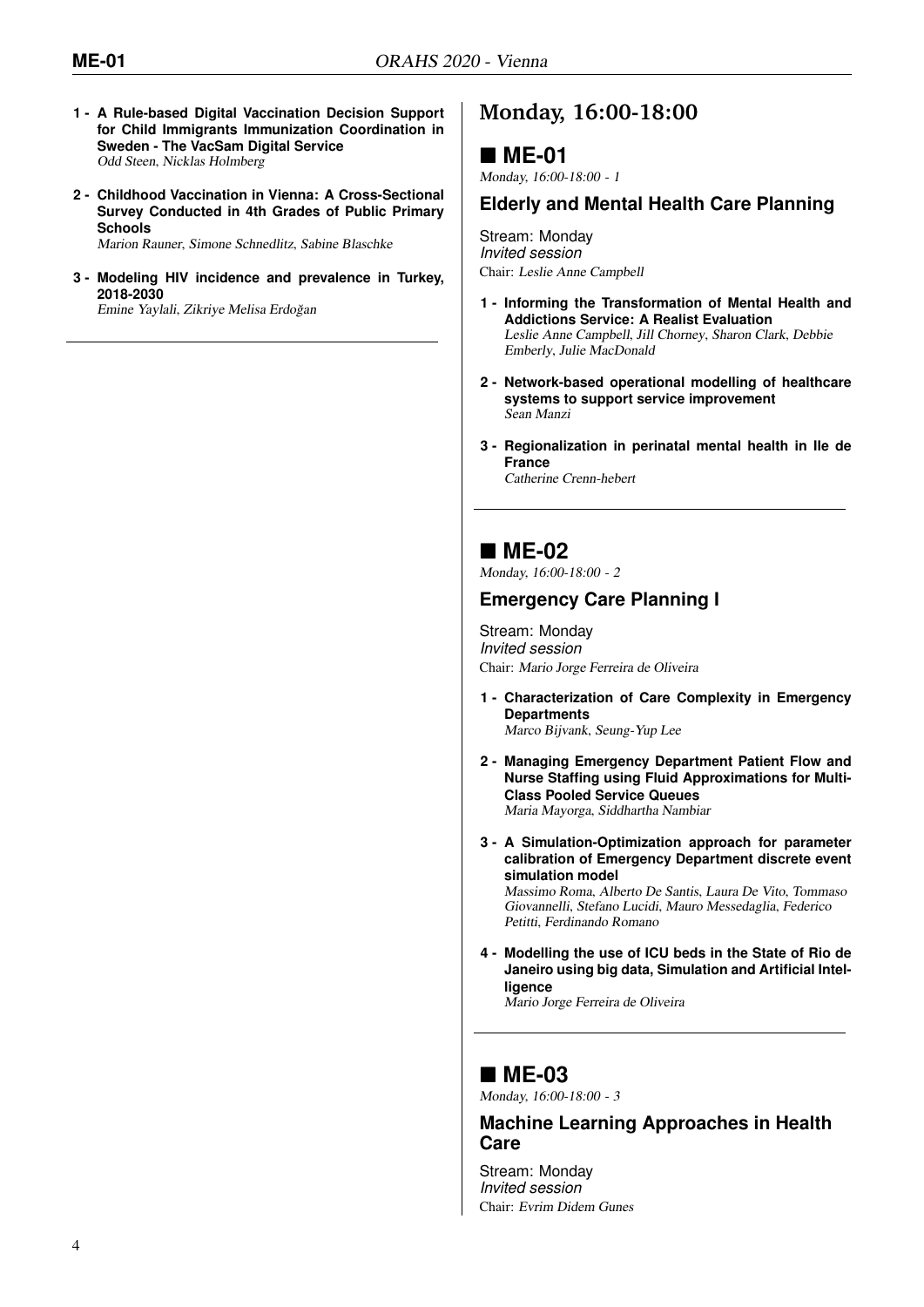- **1 - A personalized approach to the allocation of complex care delivery under parameter uncertainty** Onur Demiray, Evrim Didem Gunes, E. Lerzan Ormeci
- **2 - Improvement of patients outcome through the optimization of pre-surgical times and Length of Stay (LOS)**

Santamaria-Acevedo Gustavo

**3 - Predicting and Improving Patient-Level Antibiotic Adherence**

Margaret L. Brandeau

## **Monday, 18:30-19:00**

### **MF-01**

Monday, 18:30-19:00 - 1

### **e-Vienna City Tour**

Stream: Monday *Invited session* Chair: Marion Rauner Chair: Nurcan Cakan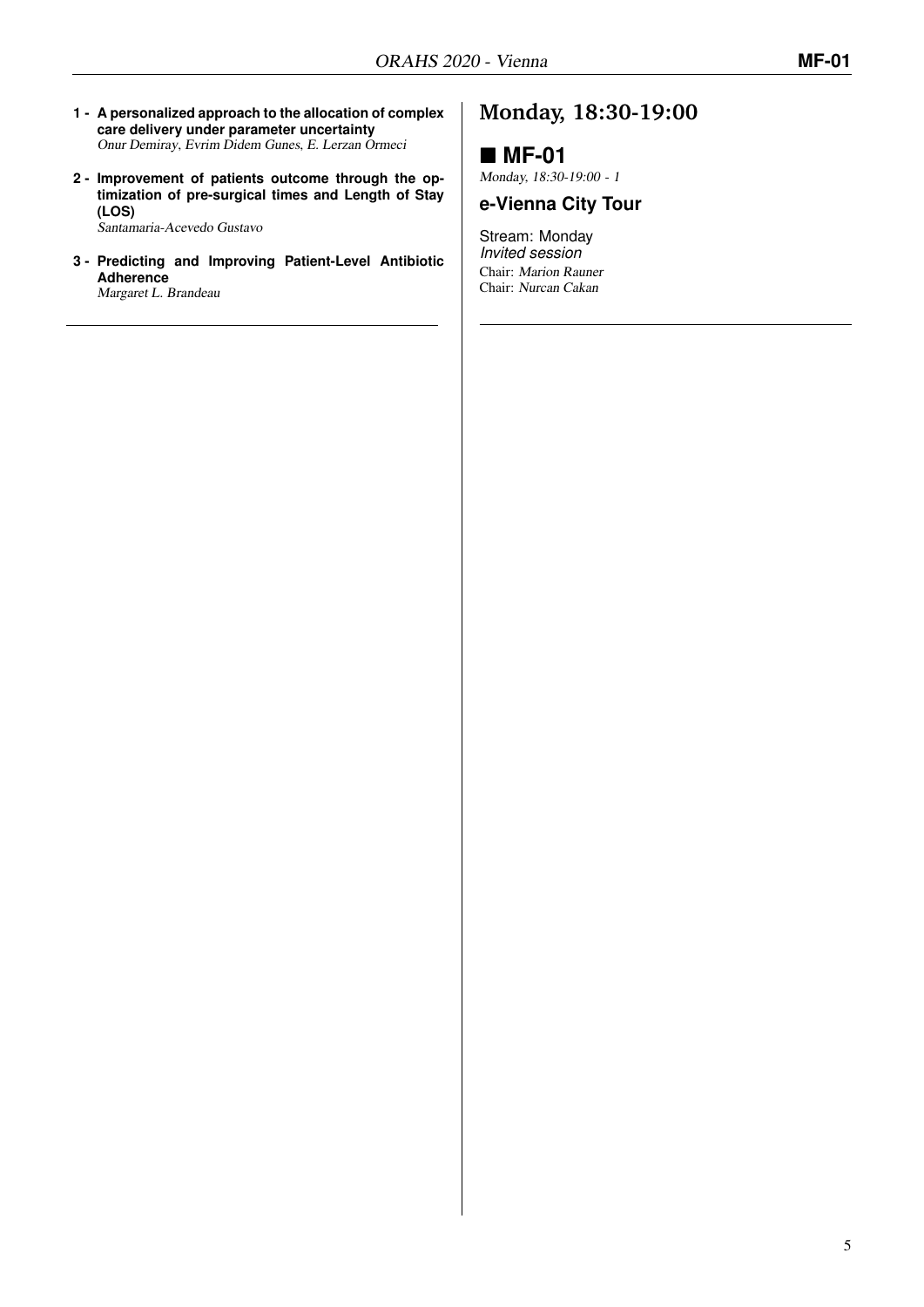### **Tuesday, 9:30-11:30**

## **TA-01**

Tuesday, 9:30-11:30 - 1

#### **Emergency Services - Ambulance Location**

Stream: Tuesday *Invited session* Chair: Maria Eugénia Captivo

- **1 - The challenge of dispatching the right ambulance: A simulation-optimization approach** David Olave-Rojas, Stefan Nickel
- **2 - Overcoming modeling flaws in ambulance location models** Pieter van den Berg
- **3 - An investigation into 'optimal service hours' for the operation of response vehicles for the North West Air Ambulance Charity (NWAA)** Dave Worthington, Roger Brooks, Lucy Morgan, David Briggs
- **4 - Integrating ambulance dispatching and relocation problems: the Portuguese case** Ana Sofia Carvalho, Maria Eugénia Captivo, Inês Marques

**TA-02**

Tuesday, 9:30-11:30 - 2

#### **Home Health Care Planning**

Stream: Tuesday *Invited session* Chair: Patrick Hirsch

- **1 - A study of integer programming formulations on traveling salesman problem with flexible coloring: models and application in home healthcare service** Haibo Wang, Bahram Alidaee
- **2 - Evaluation of an integrated mobility concept for home care staff and ambulant patients** Lorena Reyes-Rubiano, Jana Voegl, Patrick Hirsch
- **3 - The impact of synchronization in home health and social care services** Helena Ramalhinho Lourenco, Jesica de Armas, Marcelus Lima

## **TA-03**

Tuesday, 9:30-11:30 - 3

#### **Chronic Care Policy Modelling**

Stream: Tuesday *Invited session* Chair: Eric Silverman

- **1 - Simulating the interaction of social and child care demand with an agent-based model** Eric Silverman, Umberto Gostoli
- **2 - An Evaluation of Funding Reform for Cerebrovascular Stroke in Ontario, Canada** Felipe Rodrigues, Salar Ghamat, Norine Foley, David Barrett, Matthew Meyer
- **3 - Designing Cancer Care through Patients Experiences: A Perspective of Self-Determination Theory** Jiun-Yu Yu
- **4 - Evaluating service innovations to alleviate pressures in the management of patients with long term conditions through system dynamics modelling** Gozdem Dural-Selcuk, Christos Vasilakis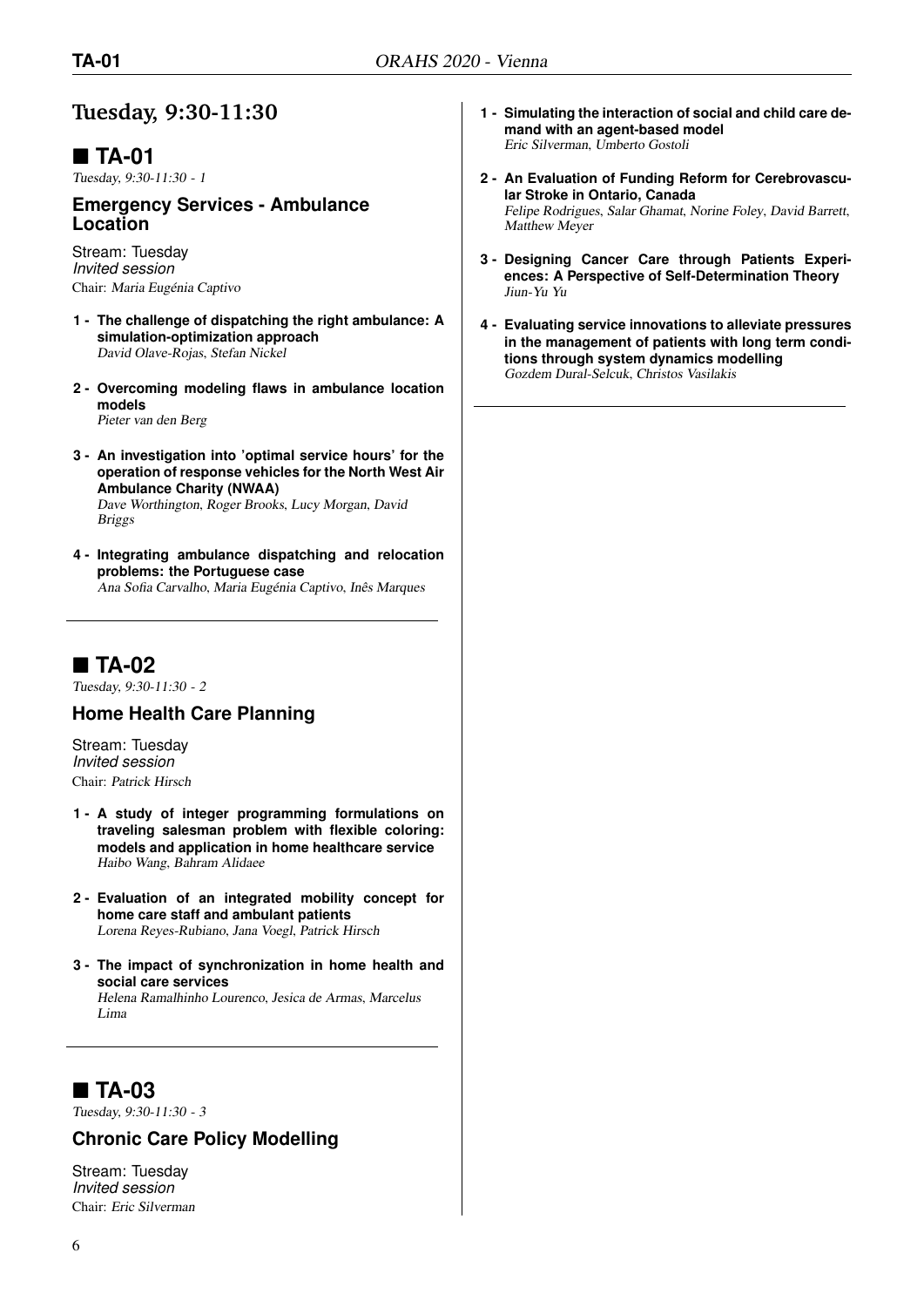## **Tuesday, 12:00-14:00**

## **TB-01**

Tuesday, 12:00-14:00 - 1

### **Emergency Care Planning II**

Stream: Tuesday *Invited session* Chair: Melanie Reuter-Oppermann

- **1 - Designing an Emergency Navigator for Assigning Emergency Patients to Hospitals** Melanie Reuter-Oppermann, Clemens Wolff
- **2 - Triage algorithms for mass casualty incidents: Comparison, analysis and new systems.** Christina Bartenschlager
- **3 - When to Switch? Index Policies for Resource Scheduling in Emergency Response** Dong Li, Li Ding, Stephen Connor
- **4 - Fairness in ambulance routing for post disaster management** Sara Bigharaz, Roberto Aringhieri

## ■ TB-02

Tuesday, 12:00-14:00 - 2

#### **Health Care Appointment Planning I**

Stream: Tuesday *Invited session* Chair: Jens Brunner

- **1 - Empirical Analysis of the Impact of Operational Factors On Clinical Decision Making in a Chronic Care Clinic** Zehra Önen Dumlu, Evrim Didem Gunes, Raj Sengupta, Tolga Tezcan
- **2 - Chemotherapy planning and clinicians rostering in an outpatient cancer centre** Elena Tanfani, Giuliana Carello, Paolo Landa, Angela Testi
- **3 - Minimizing Tardy Appointments in Physiotherapy Under Consideration of Continuity of Care and Therapist Preferences**

Jens Brunner, Sebastian Kling, Sebastian Kraul

### ■ TB-03

Tuesday, 12:00-14:00 - 3

#### **Operating Room Planning**

Stream: Tuesday *Invited session* Chair: Erik Demeulemeester

**1 - Designing master surgery schedules with downstream unit integration via stochastic optimization** Daniel Santos, Inês Marques

- **2 - Operating room planning and scheduling for outpatients and inpatients under uncertainty: A literature review and a simulation study** Lien Wang, Erik Demeulemeester, Vansteenkiste Nancy, Rademakers Frank
- **3 - Stochastic Scheduling of Operating Rooms And Reusable Medical Devices Under Dynamic Rescheduling**

Enis Kayis, Elvin Coban, Seyyed Kian Farajkhah

**4 - A mathematical programming framework to manage extended operating room hours** Mariana Oliveira, Valérie Bélanger, Angel Ruiz, Daniel Santos, Inês Marques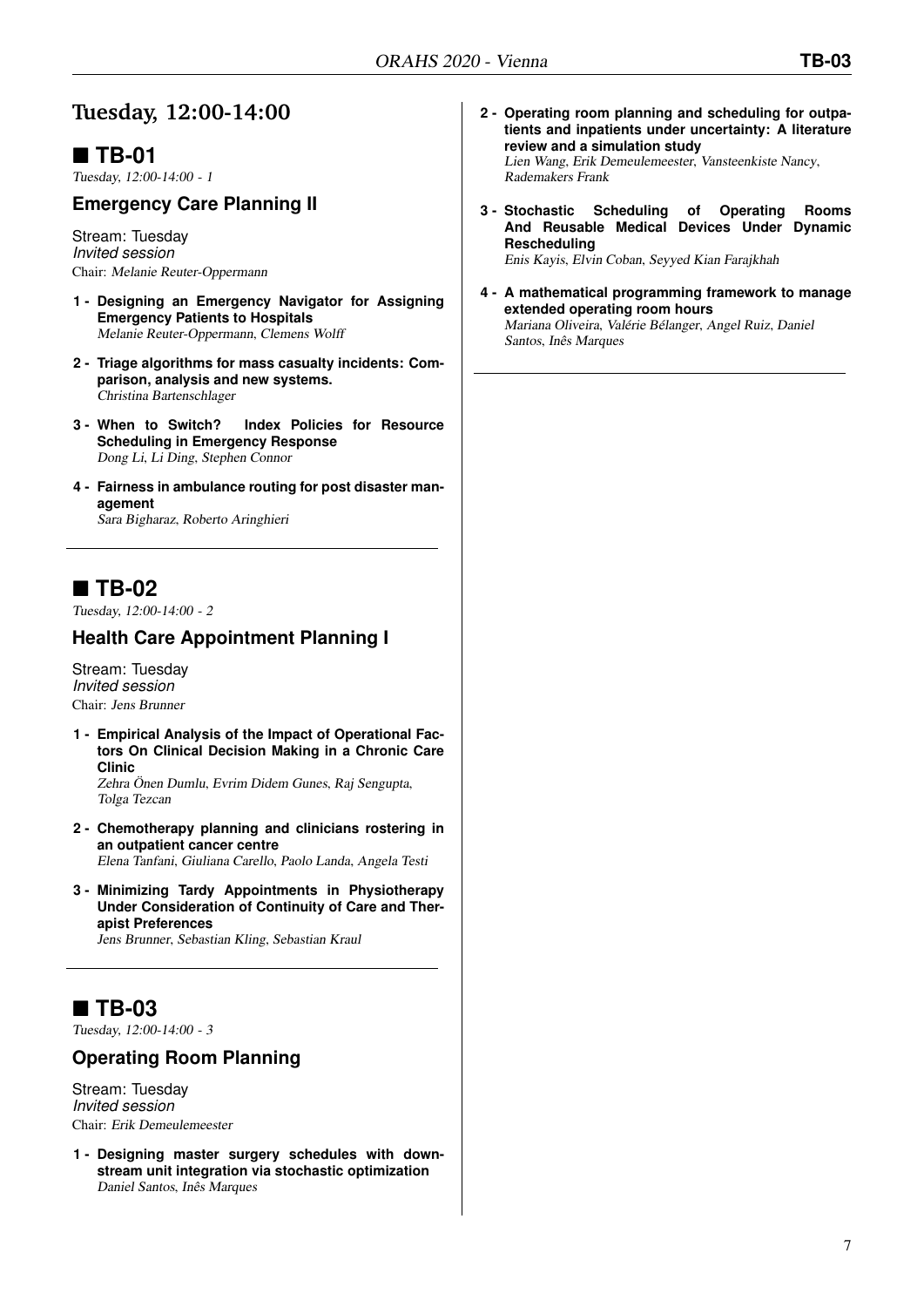## **Tuesday, 15:00-16:00**

## ■ **TC-01**

Tuesday, 15:00-16:00 - 1

### **Keynote Greg Zaric**

Stream: Tuesday *Invited session* Chair: Marion Rauner

**1 - Incentives and Coordination in Healthcare** Greg Zaric

## **Tuesday, 16:30-18:00**

### **TD-01**

Tuesday, 16:30-18:00 - 1

#### **Round Table on Prevention**

Stream: Tuesday *Invited session* Chair: Bernhard Schwarz

**1 - Round Table on Challenges in Health Care Prevention**

Sally Brailsford, Margaret L. Brandeau, Alexandra Schosser, Bernhard Schwarz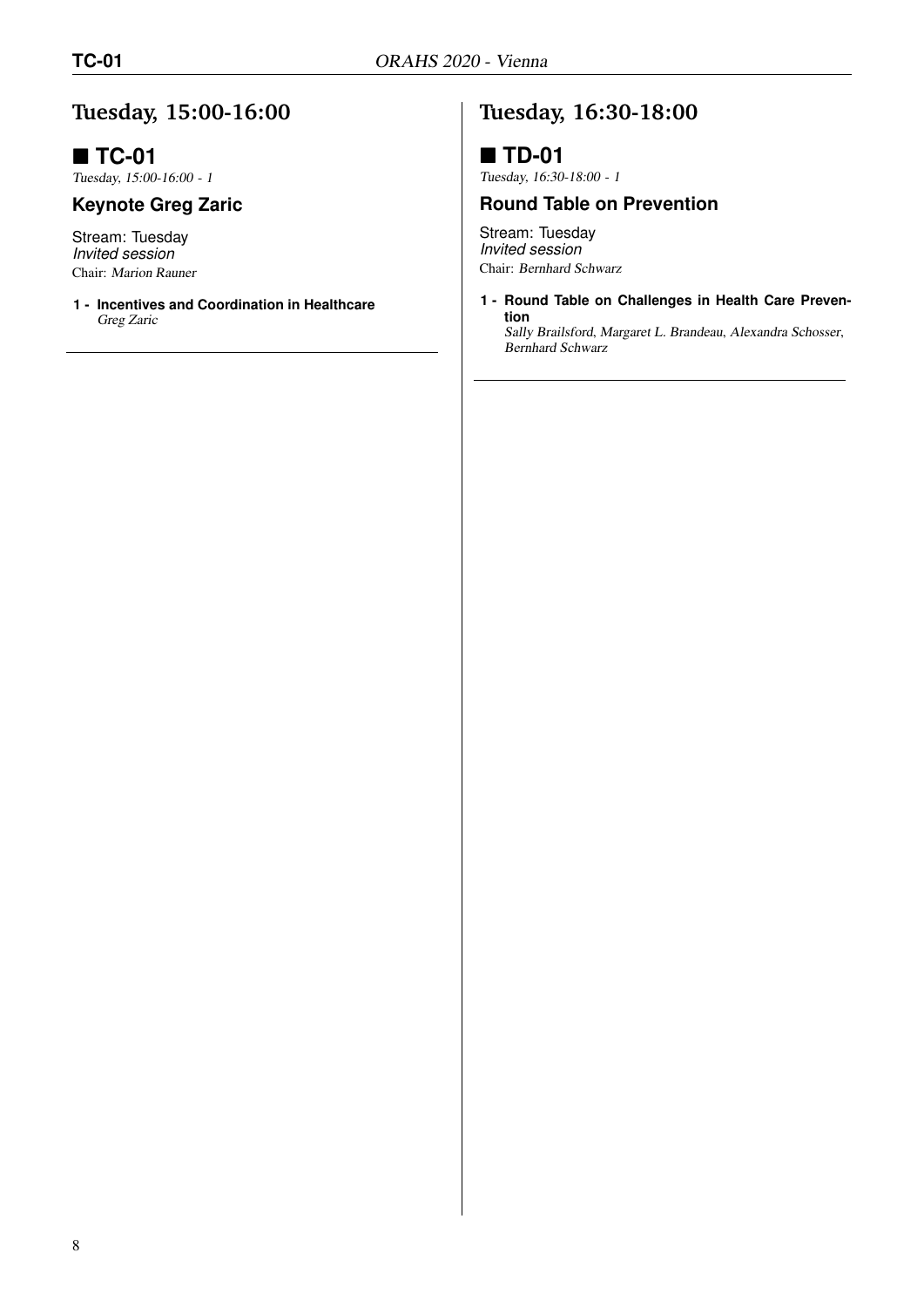## **Tuesday, 18:30-19:00**

## **TE-01**

Tuesday, 18:30-19:00 - 1

# **e-Tour Sky Lounge**

Stream: Tuesday *Invited session* Chair: Marion Rauner Chair: Nurcan Cakan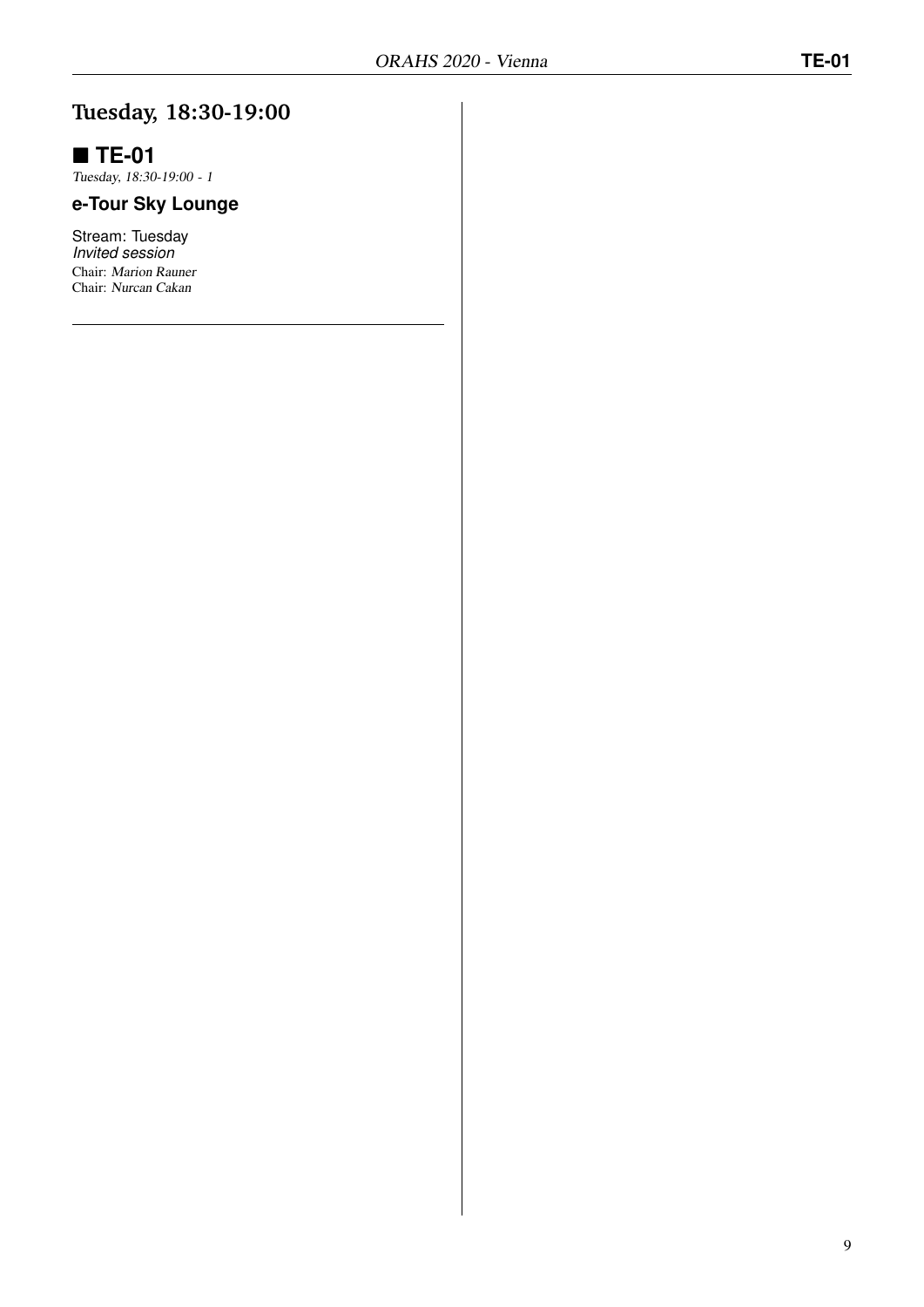## **Wednesday, 13:30-15:30**

### **WA-01**

Wednesday, 13:30-15:30 - 1

#### **Poster Session**

Stream: Wednesday *Invited session* Chair: Roberto Aringhieri Chair: Inês Marques Chair: Sally Brailsford Chair: Michael Carter

- **1 - Application of forecasting techniques to predict the volume of EMS calls** Paulo Abreu, Ana Paula Barbosa-Póvoa, Inês Marques
- **2 - Variability in hospital treatment costs: A time-driven activity-based costing approach for early stage invasive breast cancer patients** Erin Roman
- **3 - Multi-site Pathology Service Optimisation** Daniel Gartner, Daniel Tolley, Trish Chalk
- **4 - Patient adherence in healthcare problems: A systematic literature review of OR/MS approach** Hakan Kılıç, Evrim Didem Gunes
- **5 - Multi-site and multi-service modelling for elderly and frail patients** Elizabeth Williams, Paul Harper, Daniel Gartner
- **6 - Reducing Waiting Time for MRI Services Using Discrete Event Simulation** Sara Ketabi, Michael Carter
- **7 - Developing and Benchmarking a Scatter Search for Markov Blanket Attribute Selection and Classification for Healthcare Data Sets** John Threlfall
- **8 - Hybrid modelling of spread of anxiety due to virus infection** Leonidas Sakalauskas

## **Wednesday, 16:00-18:00**

### **WB-01**

Wednesday, 16:00-18:00 - 1

#### **Covid-19 Policy Modelling**

Stream: Wednesday *Invited session* Chair: Alexander Rutherford

- **1 - Discrete Event Simulation Model to support decision-making concerning COVID-19 patients' admissions in hospitals and Intensive Care Units** Daniel García de Vicuña, Laida Esparza Artanga, Fermin Mallor
- **2 - A Queue Network Model of Ventilator Access during the COVID-19 Epidemic** Alexander Rutherford, Samantha Zimmerman, Peter Dodek, Monica Norena, Alexa van der Waall
- **3 - Optimising the daily swab test collection to identify new cases of Covid-19**

Davide Duma, Roberto Aringhieri, Sara Bigharaz, Alessandro Druetto, Andrea Grosso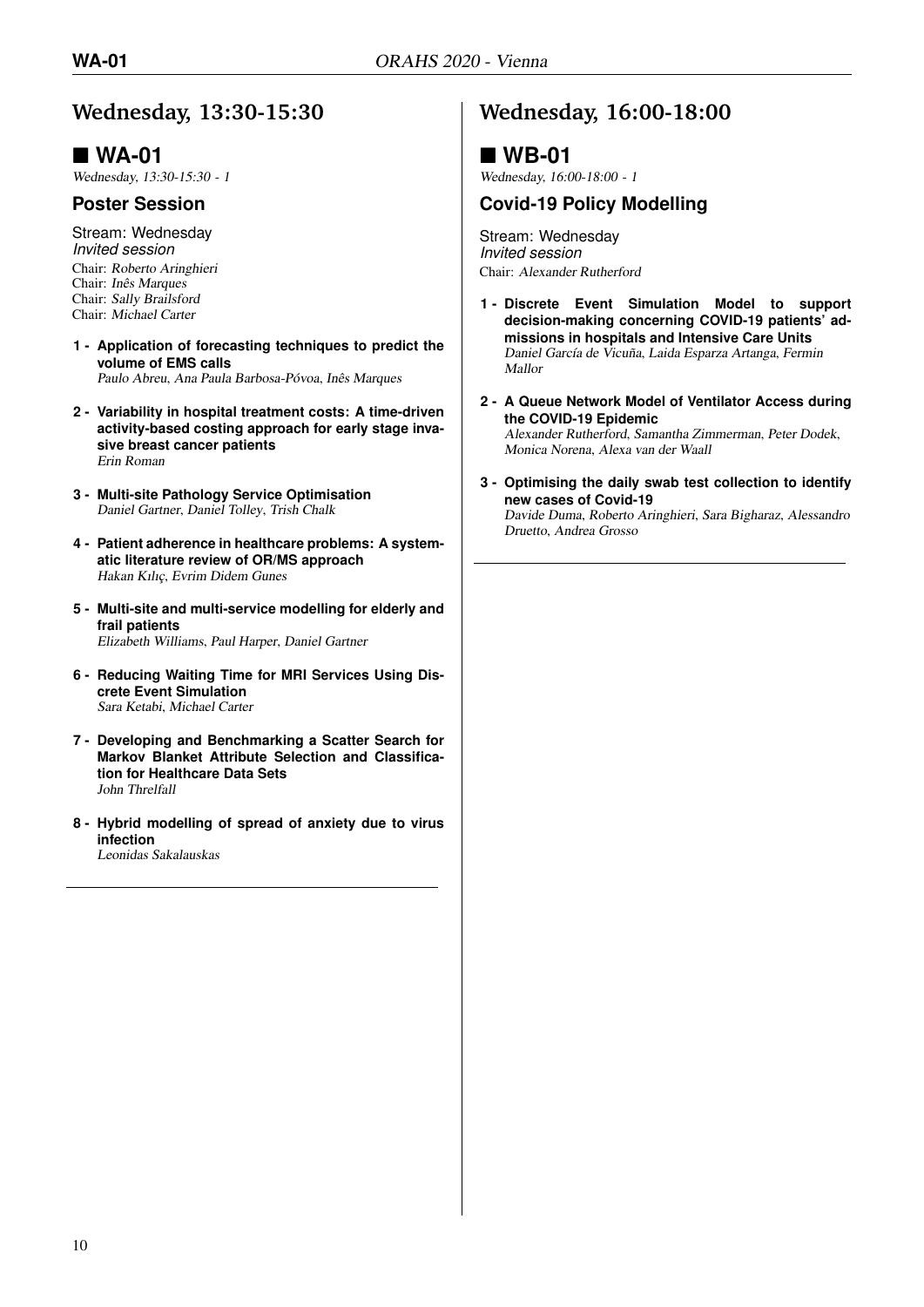## **Wednesday, 18:30-19:00**

## **WC-01**

Wednesday, 18:30-19:00 - 1

### **e-Tour Schönbrunn**

Stream: Wednesday *Invited session* Chair: Marion Rauner Chair: Nurcan Cakan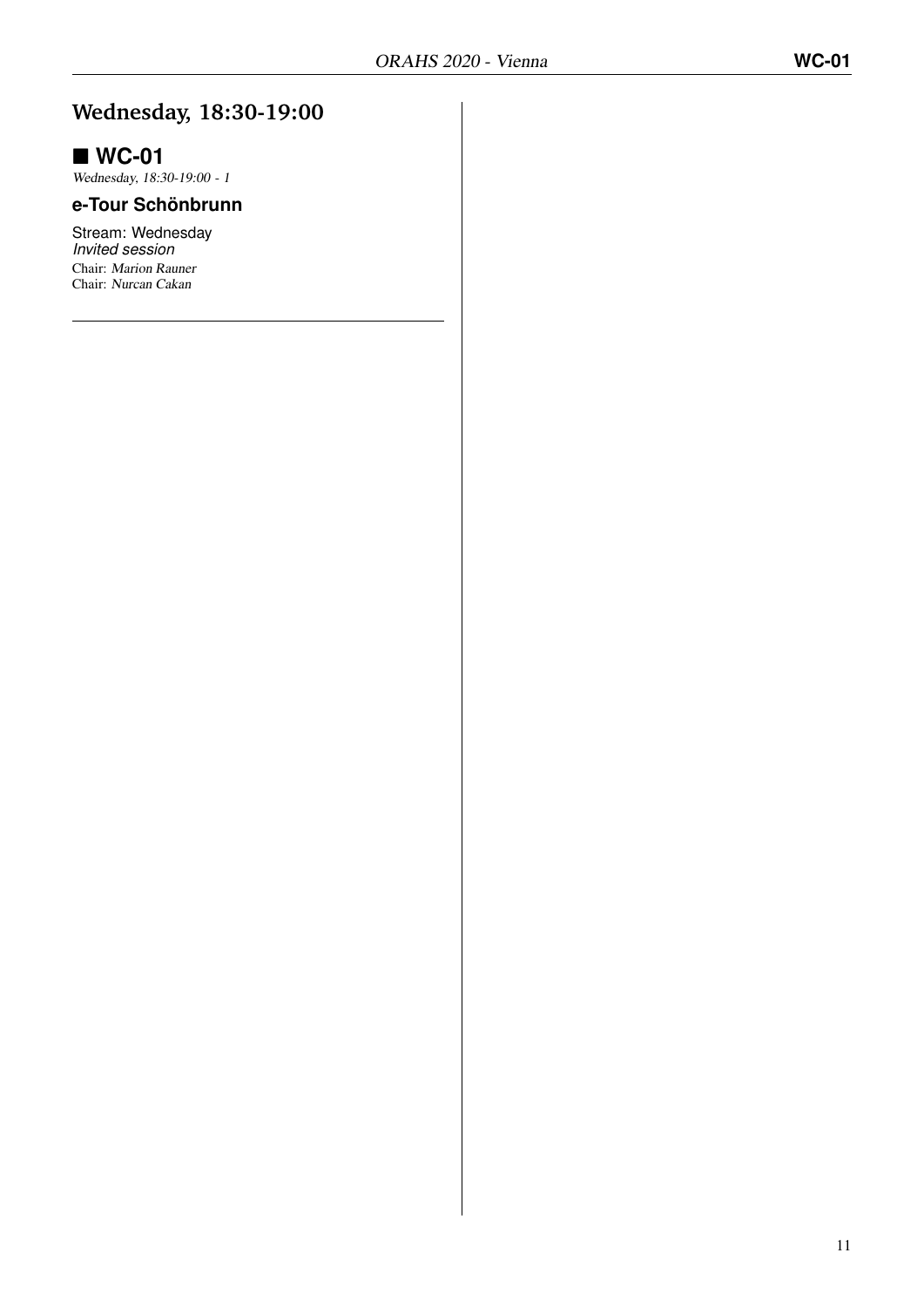## **Thursday, 9:30-11:30**

## **HA-01**

Thursday, 9:30-11:30 - 1

#### **Behavioral OR & Policies in Health Care**

Stream: Thursday *Invited session* Chair: Sally Brailsford

- **1 - Designing Delphi knowledge construction processes to enable OR behavioural research and extend stakeholders' analyses in health settings** Monica Oliveira, Liliana Freitas, Ana Vieira, Klára Dimitrovová, Carlos Bana e Costa
- **2 - Using a hybrid system dynamics and agent-based simulation to evaluate the External Reference Pricing regulation effect on access, affordability and availability**

R Kazakov, Susan Howick, Alec Morton

**3 - Should I stay or should I go? Understanding noshow behaviour among low-income patients in Bogotá, Colombia**

David Barrera Ferro, Sally Brailsford, Honora Smith, Steffen Bayer

## **HA-02**

Thursday, 9:30-11:30 - 2

### **Emergency Care Planning III**

Stream: Thursday *Invited session* Chair: Roberto Aringhieri

- **1 - Analysing the impact of workload-based patient to physician assignment on emergency department performance by use of discrete-event simulation** Lien Vanbrabant, Kris Braekers, Katrien Ramaekers
- **2 - Minimizing travel time in a neonatal care network by re-assigning general hospitals to Neonatal Intensive Care Units** Robin Buter, Gréanne Leeftink, Erwin W. Hans, Maarten Blanken, Willem de Vries
- **3 - A Review on Initiatives for Management of Daily Emergencies Prior to Arrival of Emergency Medical Services**

Niki Matinrad, Melanie Reuter-Oppermann

**4 - A simulation-based dss for ed process management** Cristiano Fabbri, Vincenzo Bua, Enrico Malaguti, Michele Monaci, Paolo Tubertini

## **HA-03**

Thursday, 9:30-11:30 - 3

#### **Health Economics I**

Stream: Thursday *Invited session* Chair: Alec Morton

- **1 - Multi-objective optimization of a Colorectal Cancer Screening Programme** Lauri Neuvonen, Mary Dillon
- **2 - Investigating a Subscription Payment Model for Antibiotic Purchasing** Euan Barlow, Alec Morton, Itamar Megiddo, Abigail Colson
- **3 - Prepare or react? Integrating large health shocks into life-cycle models** Michael Freiberger, Michael Kuhn, Stefan Wrzaczek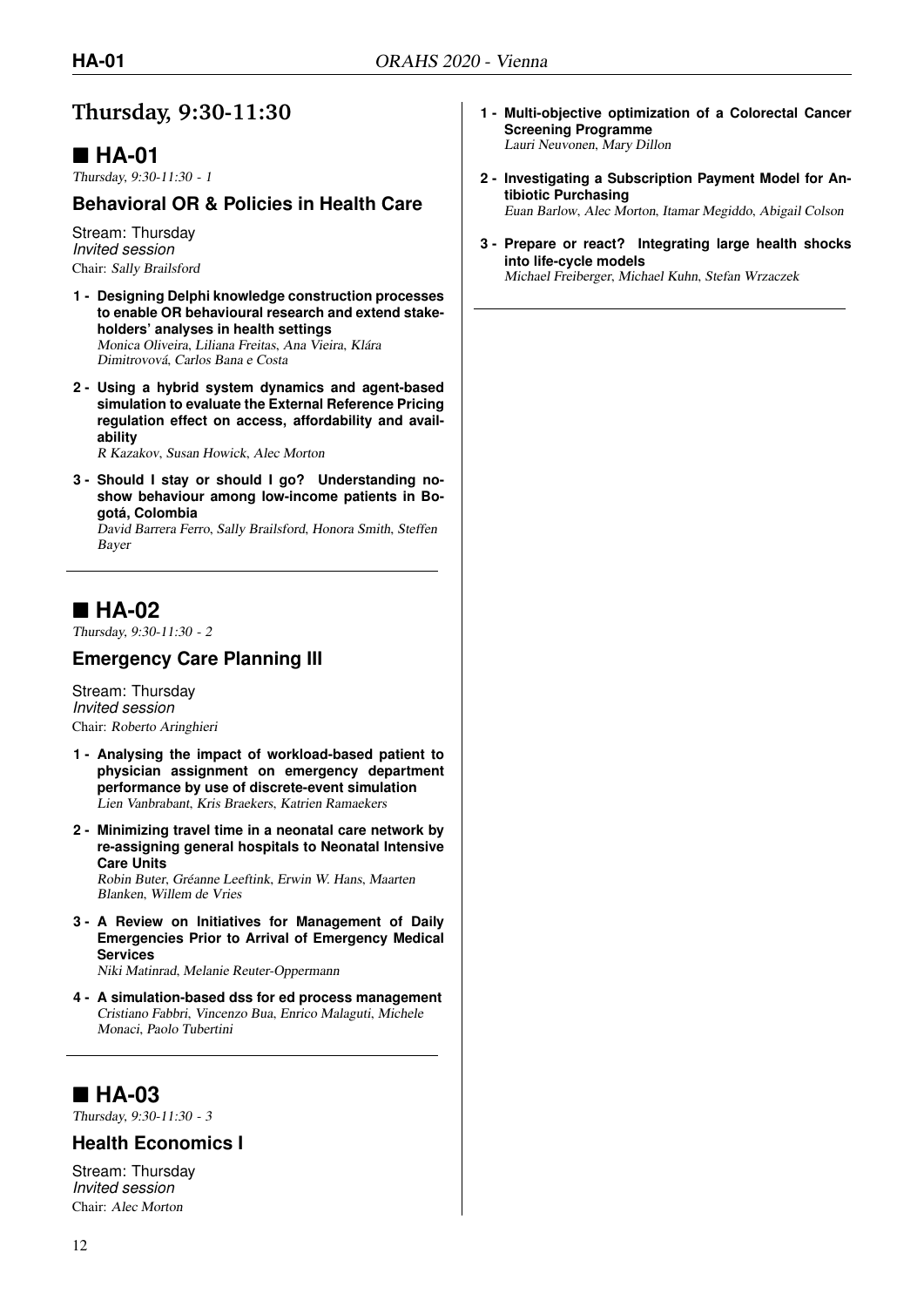## **Thursday, 12:00-14:00**

## **HB-01**

Thursday, 12:00-14:00 - 1

### **Strategic Health Care Modelling**

Stream: Thursday *Invited session* Chair: Anders N. Gullhav

- **1 - Forecasting the bed census for surgical and internal departments** Nicky Schuermans, Richard Boucherie, Aleida Braaksma, Paul Joustra, Elise Van Zandbrink
- **2 - Policy design for selection of alternatives and physicians'consideration choice sets** Christine Huttin
- **3 - Emergency Department Layout Planning Using Simulation and Optimization** Anders N. Gullhav, Tore Bjørseth Berdal, Erlend Nydal, Henrik Andersson, Bjørn Nygreen

## **HB-02**

Thursday, 12:00-14:00 - 2

#### **Health Care Operations Management I**

Stream: Thursday *Invited session* Chair: Christos Vasilakis

**1 - Combined master surgery and outpatient clinic scheduling**

Thomas Bovim, Anita Abdullahu, Lars Hellemo, Anders N. Gullhav

- **2 - The Prisoner's Dilemma in healthcare scheduling** Marion Penn
- **3 - An optimal non-uniform piecewise constant approximation of the patient arrival rate for a more efficient representation of the Emergency Department arrival process**

Tommaso Giovannelli, Alberto De Santis, Stefano Lucidi, Mauro Messedaglia, Massimo Roma

## **HB-03**

Thursday, 12:00-14:00 - 3

#### **Health Economics II**

Stream: Thursday *Invited session* Chair: Margit Sommersguter-Reichmann

**1 - Changes in hospital efficiency and size in the age of city hospital investments: An integrated propensity score matching with data envelopment analysis** Songul Cinaroglu

**2 - Frontier efficiency studies in healthcare and quality: A review**

Margit Sommersguter-Reichmann

**3 - Methodology for Estimating the Private and Societal Values of Antimicrobials**

Itamar Megiddo, Abigail Colson, Euan Barlow, Alec Morton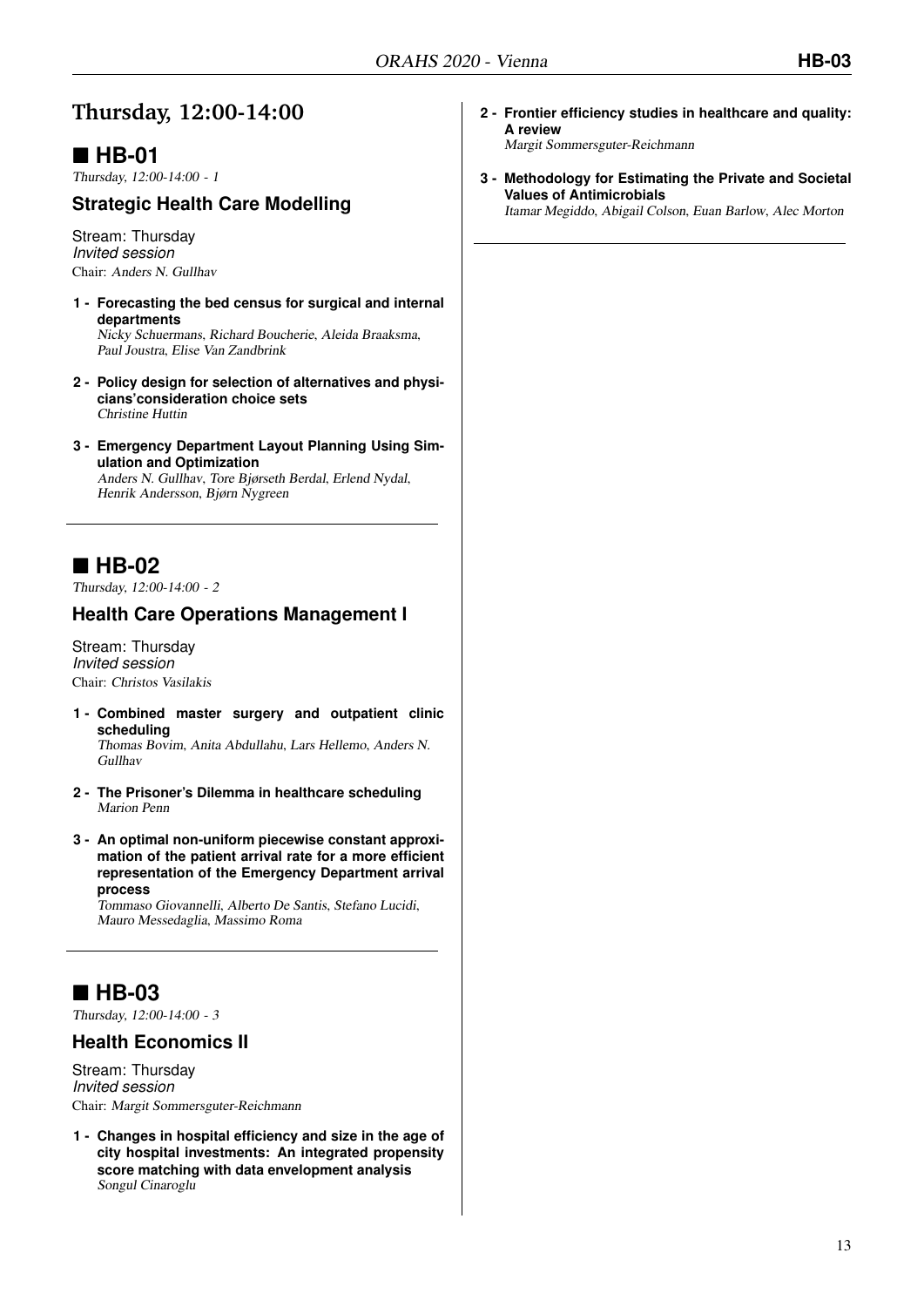## **Thursday, 15:00-17:00**

## **HC-01**

Thursday, 15:00-17:00 - 1

#### **Health Care Operations Management II**

Stream: Thursday *Invited session* Chair: Stefan Nickel Chair: Brecht Cardoen

- **1 - A board game to discuss fundamentals in operations management** Brecht Cardoen, Kris Meyers
- **2 - Bed Management Hybrid simulation of a bed logistics flow at a Danish public hospital** Gaspard Hosteins, Allan Larsen, Dario Pacino, Christian Sørup
- **3 - Investigating cooperative hospital supply chain operations**

Lotte Verdonck, Lien Vanbrabant, Silia Mertens, An Caris

**4 - Healthy Supply Chains: How OR Inventories Can Save Millions** Tammi Hawa, Michael Carter

## **HC-02**

Thursday, 15:00-17:00 - 2

#### **Blood Collection/Supply Planning**

Stream: Thursday *Invited session* Chair: John Blake

- **1 - Optimization of blood inventory management Portuguese Hospital Case Study** Maria Meneses, Inês Marques, Ana Paula Barbosa-Póvoa
- **2 - Modelling ferritin in Canadian blood donors** John Blake

## **HC-03**

Thursday, 15:00-17:00 - 3

#### **Health Care Appointment Planning II**

Stream: Thursday *Invited session* Chair: Fermin Mallor

- **1 - Optimizing the invitation process of colon cancer screening** Jasmijn Manders, Richard Boucherie, Gréanne Leeftink, Hans
- Peter Lifmann **2 - Modeling Appointment Systems with Strategic Walk-**

**ins** Feray Tuncalp, Evrim Didem Gunes, E. Lerzan Ormeci **3 - Comparison of percentage prolonged times to tracheal extubation between a Japanese teaching hospital and one in the United States** Franklin Dexter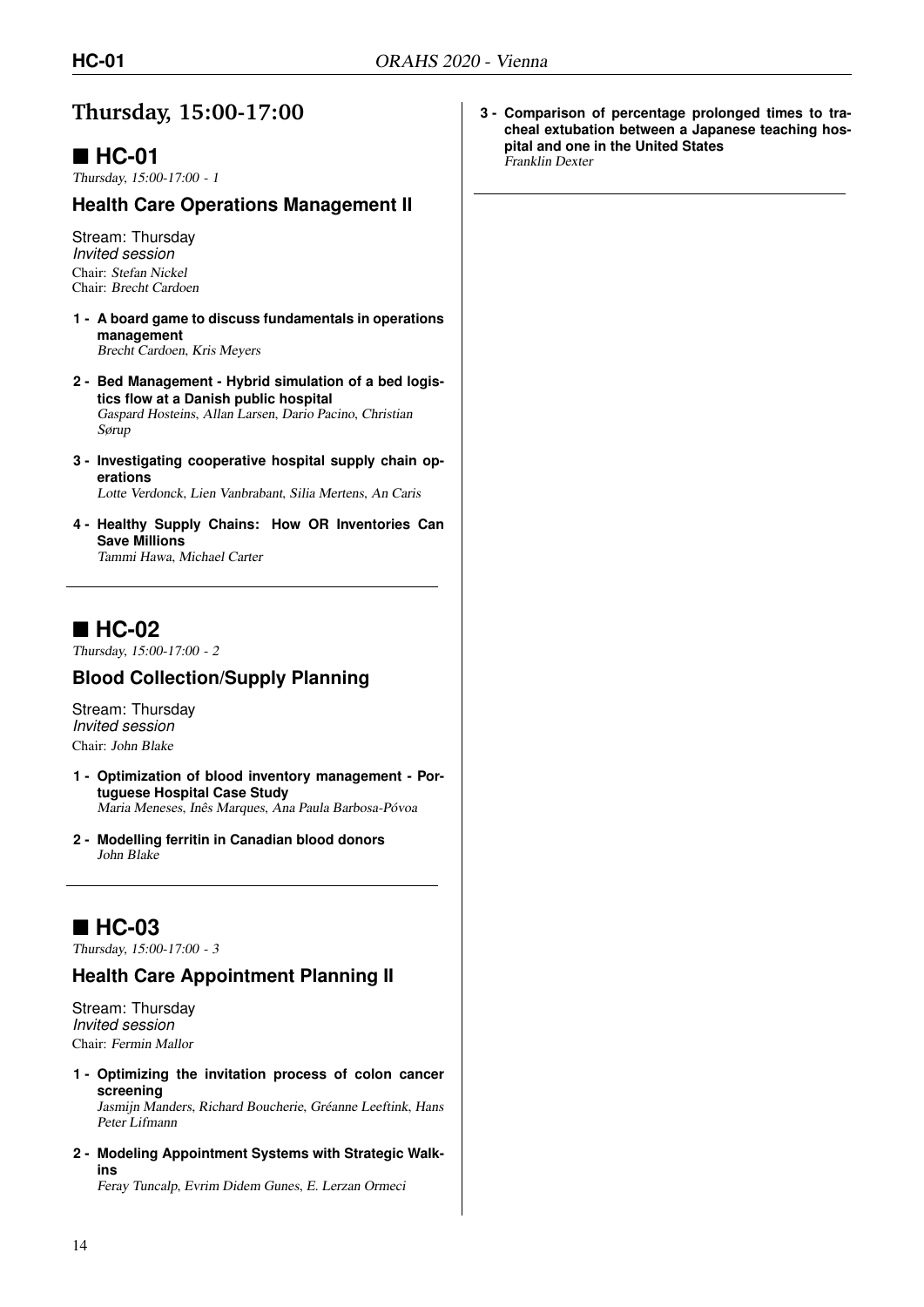## **Thursday, 18:00-19:30**

## **HD-01**

Thursday, 18:00-19:30 - 1

#### **e-Conference Dinner**

Stream: Thursday *Invited session* Chair: Margit Sommersguter-Reichmann Chair: Marion Rauner Chair: Patrick Hirsch Chair: Inês Marques Chair: Roberto Aringhieri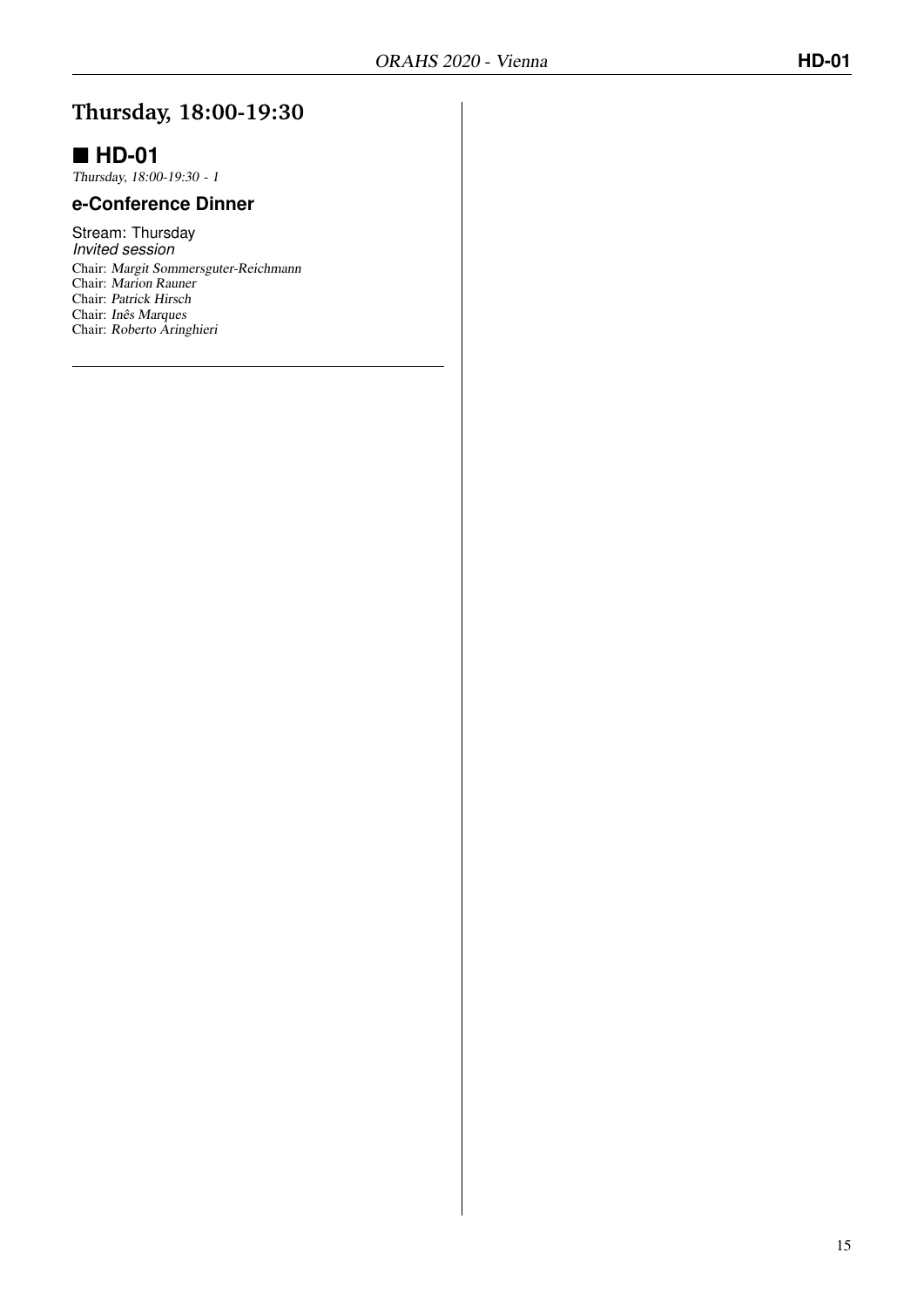## **Friday, 9:30-11:30**

## **FA-01**

Friday, 9:30-11:30 - 1

#### **ÖGOR Health Session**

Stream: Friday *Invited session* Chair: Margit Sommersguter-Reichmann Chair: Marion Rauner

- **1 - An integrated framework to combine blood collection planning and inventory management** Ettore Lanzarone, Semih Yalçındağ, Inês Marques, Luís Miguel Barros Dias Sousa
- **2 - The power of motivation: Co-production of an mhealth application for patients with obesity** Doris Behrens, Daniel Gartner
- **3 - A duration-distributed model of COVID-19 epidemics** Raimund Kovacevic, Nikolaos Stilianakis, Vladimir Veliov

## **FA-02**

Friday, 9:30-11:30 - 2

#### **Clinical Pathways**

Stream: Friday *Invited session* Chair: Elena Tanfani

- **1 - A perishable inventory approach for capacity planning in cancer pathways** Edilson Arruda, Paul Harper, Tracey England, Daniel Gartner, Emma Aspland, Fabrício Ourique
- **2 - Peri-operative elective path optimization through math-heuristic algorithms in the Local Health Authority of Bologna**

Marco Leonessi, Stefano Guicciardi, Annamaria Longanesi, Enrico Malaguti, Paolo Tubertini

## **FA-03**

Friday, 9:30-11:30 - 3

#### **Chemotherapy/Radiotherapy Scheduling**

Stream: Friday *Invited session* Chair: Alejandra Duenas

**1 - Chemotherapy production bilevel problem: Cost versus delay**

Alexis Robbes, Yannick Kergosien, Jean-Charles Billaut

**2 - MCDA modelling in an outpatient chemotherapy service**

Alejandra Duenas, Annabelle Glaize, Christine Di Martinelly, Isabelle Fagnot

**3 - Online algorithms for the radiotherapy patient scheduling problem**

Roberto Aringhieri, Davide Duma, Giuseppe Squillace

### **Friday, 12:00-14:00**

### **FB-01**

Friday, 12:00-14:00 - 1

#### **ÖGOR Disaster Session**

Stream: Friday *Invited session* Chair: Patrick Hirsch Chair: Tina Wakolbinger Chair: Walter Gutjahr

- **1 - Orchestrating Coordination between Humanitarian Organizations** Maria Besiou, Lea Ruesch, Murat Tarakci, Niels Van Quaquebeke
- **2 - Outsourcing in humanitarian logistics status quo and future directions** Tina Wakolbinger, Timo Gossler, Christian Burkart
- **3 - Dynamic Prioritized Home Healthcare Routing and Scheduling in Emergencies and Routine Services** Sibel Salman, Ahmet Cinar, Ozgur Araz

### ■ FB-02

Friday, 12:00-14:00 - 2

#### **Health Care Modelling in Developing Countries**

Stream: Friday *Invited session* Chair: Honora Smith Chair: David Barrera Ferro

**1 - Sustainability in Hospital Supply Chain Management: Empirical research in a developing country in Latin America**

Veronica Duque-Uribe, William Sarache, Elena Valentina Gutiérrez

- **2 - Contract Analysis for Rotavirus Vaccine Supply Chain in India** Dheeraj Chandra, Vipin B
- **3 - Resource delivery and allocation strategies for epidemic response in a rural context** Linke Potgieter, Dean Matter

## **FB-03**

Friday, 12:00-14:00 - 3

#### **Health Care Workforce Scheduling II**

Stream: Friday *Invited session* Chair: Monica Oliveira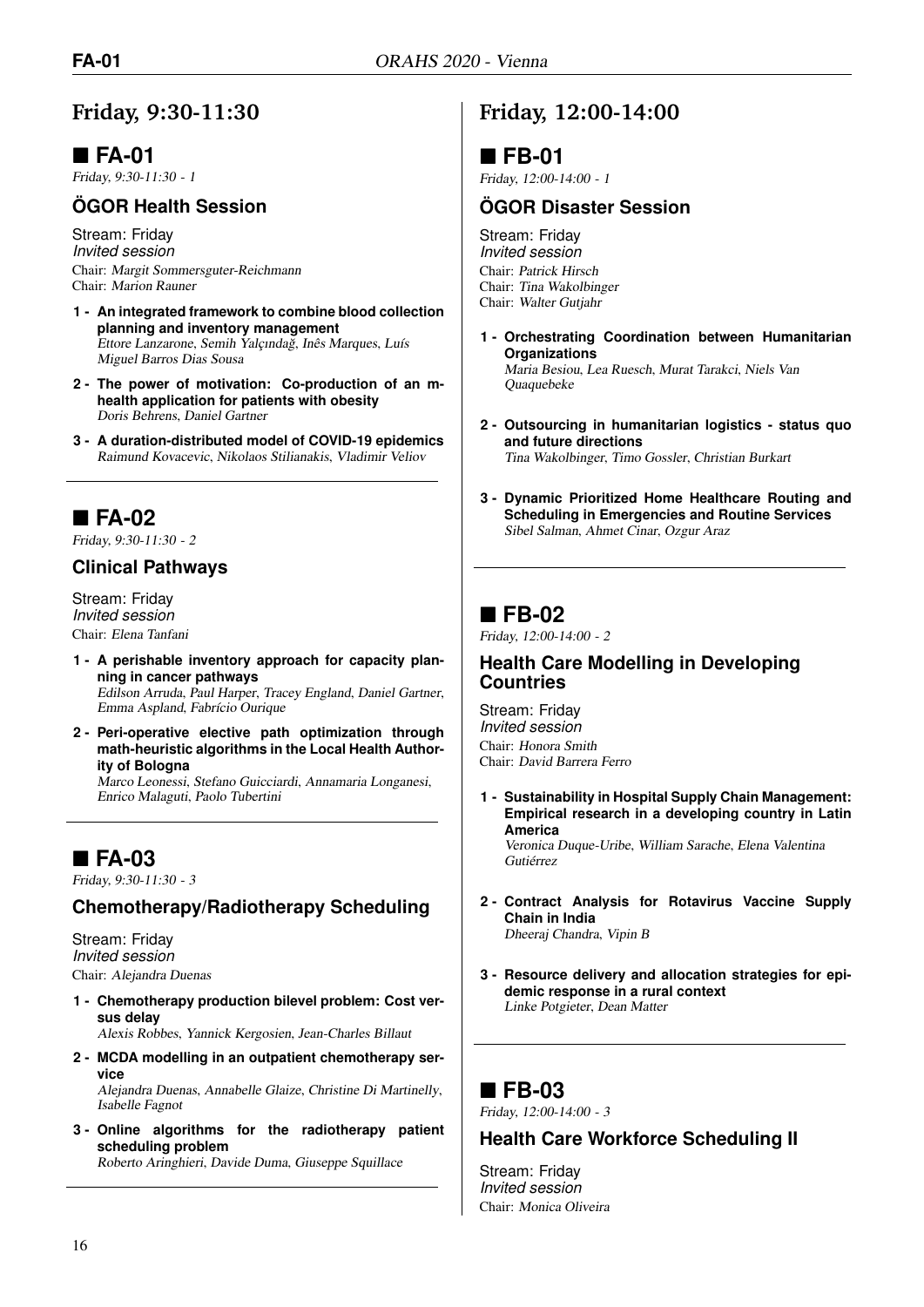- **1 - A decomposition-based heuristic procedure for the Medical Student Scheduling problem** Babak Akbarzadeh, Broos Maenhout
- **2 - A multi-objective approach for staff scheduling at emergency medical services** Mariana Cunha, Pieter Smet, Inês Marques, Ana Paula Barbosa-Póvoa
- **3 - Nurse Scheduling for a Community Health Centre in Vancouver, Canada, using an Optimization and Simulation Approach**

Samantha Zimmerman, Alan Bi, Trevor Dallow, Krisztina Vasarhelyi, Cameron Bye, Nicole Latham, Andy Day, David Hall, Tamon Stephen, Alexander Rutherford

## **Friday, 15:00-16:00**

## **FC-01**

Friday, 15:00-16:00 - 1

#### **ORAHS Business Meeting**

Stream: Friday *Invited session* Chair: Inês Marques Chair: Roberto Aringhieri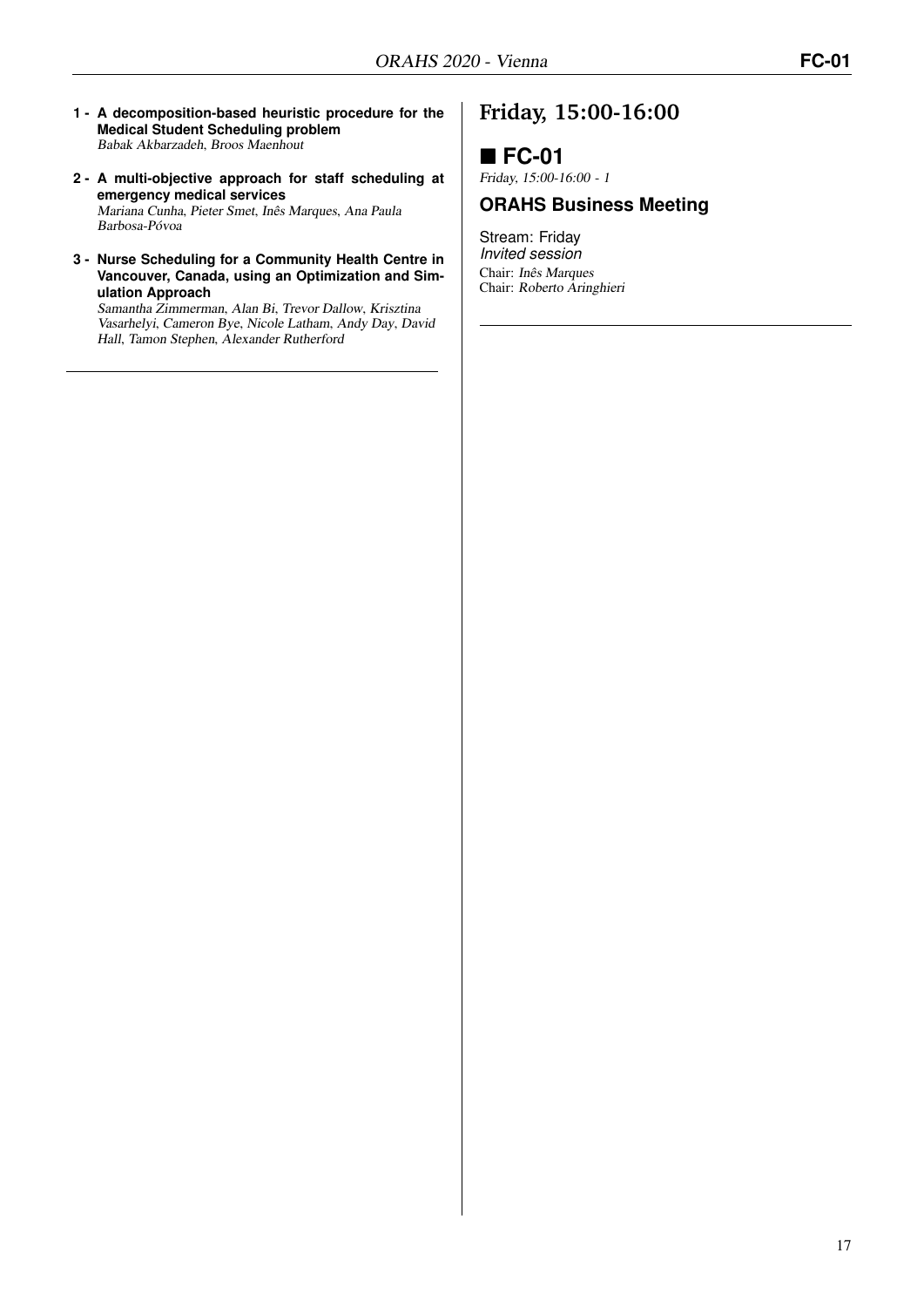## **Friday, 16:30-18:30**

## **FD-01**

Friday, 16:30-18:30 - 1

### **Closing Session**

Stream: Friday *Invited session* Chair: Marion Rauner Chair: Margit Sommersguter-Reichmann Chair: Patrick Hirsch Chair: Roberto Aringhieri Chair: Inês Marques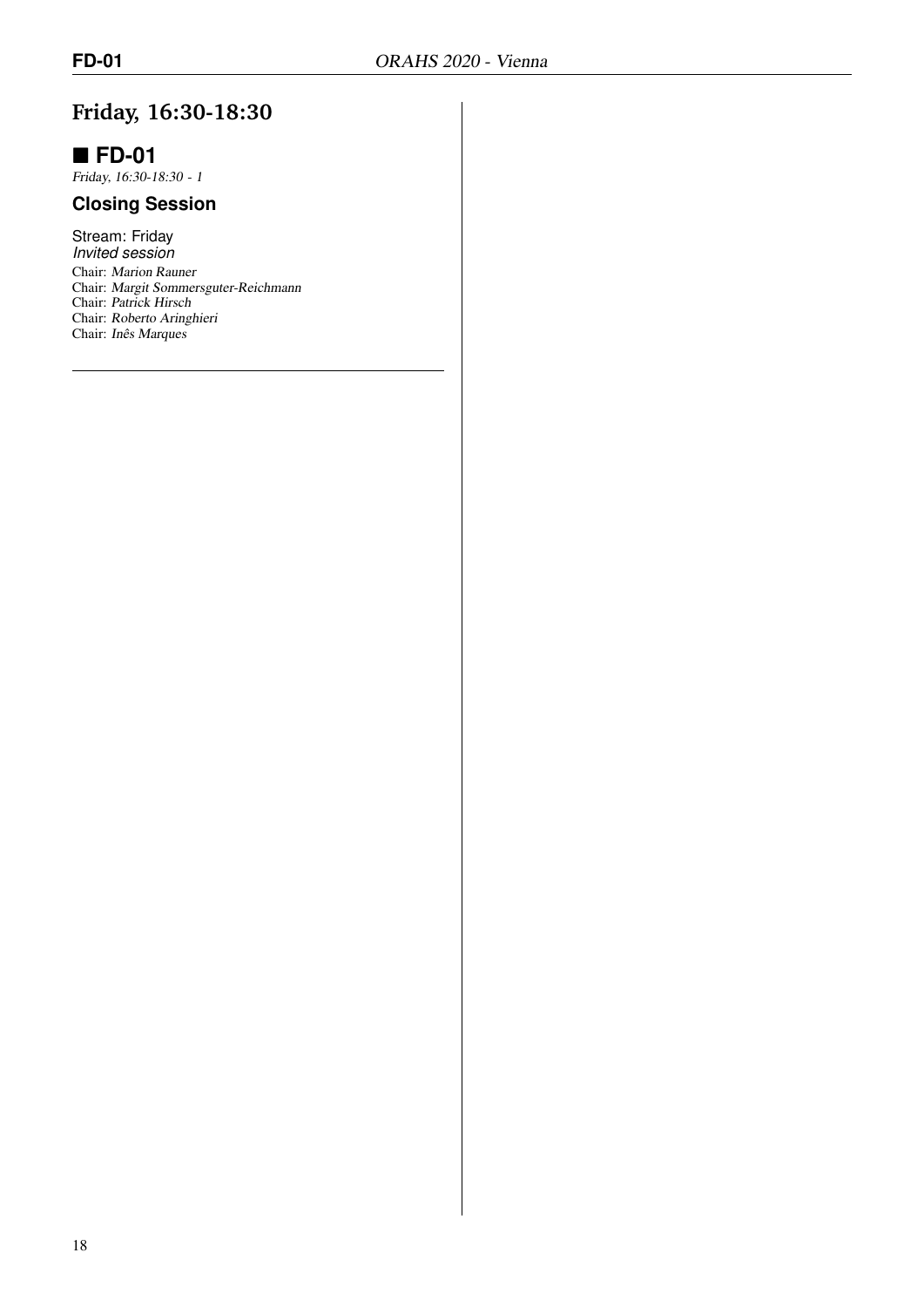## Session Chair Index

| Aringhieri, Roberto FD-01        |
|----------------------------------|
| Aringhieri, Roberto  FC-01,      |
| HD-01, MA-01, MC-01,             |
| WA-01, HA-02                     |
| Barrera Ferro, David  FB-02      |
| Blake, John  HC-02               |
| Brailsford, Sally . HA-01, WA-01 |
| Brunner, Jens  TB-02             |
| Cakan, Nurcan MF-01, TE-01,      |
| $WC-01$                          |
| Campbell, Leslie Anne  ME-01     |
| Captivo, Maria Eugénia TA-01     |
| Cardoen, Brecht HC-01            |

| Carter, Michael . MD-01, WA-01              |  |
|---------------------------------------------|--|
| Demeulemeester, Erik TB-03                  |  |
| Duenas, Alejandra  FA-03                    |  |
| Ferreira de Oliveira, Mario Jorge           |  |
| $ME-02$                                     |  |
| Gartner, Daniel  MD-03                      |  |
| Gullhav, Anders N. HB-01                    |  |
| Gunes, Evrim Didem ME-03                    |  |
| Gutjahr, Walter  FB-01                      |  |
| Hirsch, Patrick FB-01, FD-01,               |  |
| HD-01, MA-01, MC-01, TA-02                  |  |
| Mallor, Fermin HC-03                        |  |
| Marques, $In\hat{e}s$ FC-01,                |  |
| FD-01, HD-01, MA-01, MC-01,                 |  |
| WA-01, MD-02                                |  |
| Morton, Alec $HA-03$                        |  |
| Nickel, Stefan $\dots\dots\dots\dots$ HC-01 |  |

| Oliveira, Monica FB-03                                    |
|-----------------------------------------------------------|
| Rauner, Marion  FA-01,                                    |
| FD-01, HD-01, MA-01, MC-01,                               |
| MF-01, TC-01, TE-01, WC-01                                |
| Reuter-Oppermann, Melanie                                 |
| <b>TB-01</b>                                              |
| <b>Rutherford, Alexander WB-01</b>                        |
| Schwarz, Bernhard  TD-01                                  |
| Silverman, Eric TA-03                                     |
| <b>Smith, Honora</b> FB-02                                |
| Sommersguter-Reichmann, Mar-                              |
| $git. \ldots \ldots \ldots \ldots \ldots \ldots$ . FA-01, |
| FD-01, HD-01, MA-01, MB-01,                               |
| $MC-01$ , $HB-03$                                         |
| Tanfani, Elena  FA-02                                     |
| Vasilakis, Christos HB-02                                 |
| Wakolbinger, Tina  FB-01                                  |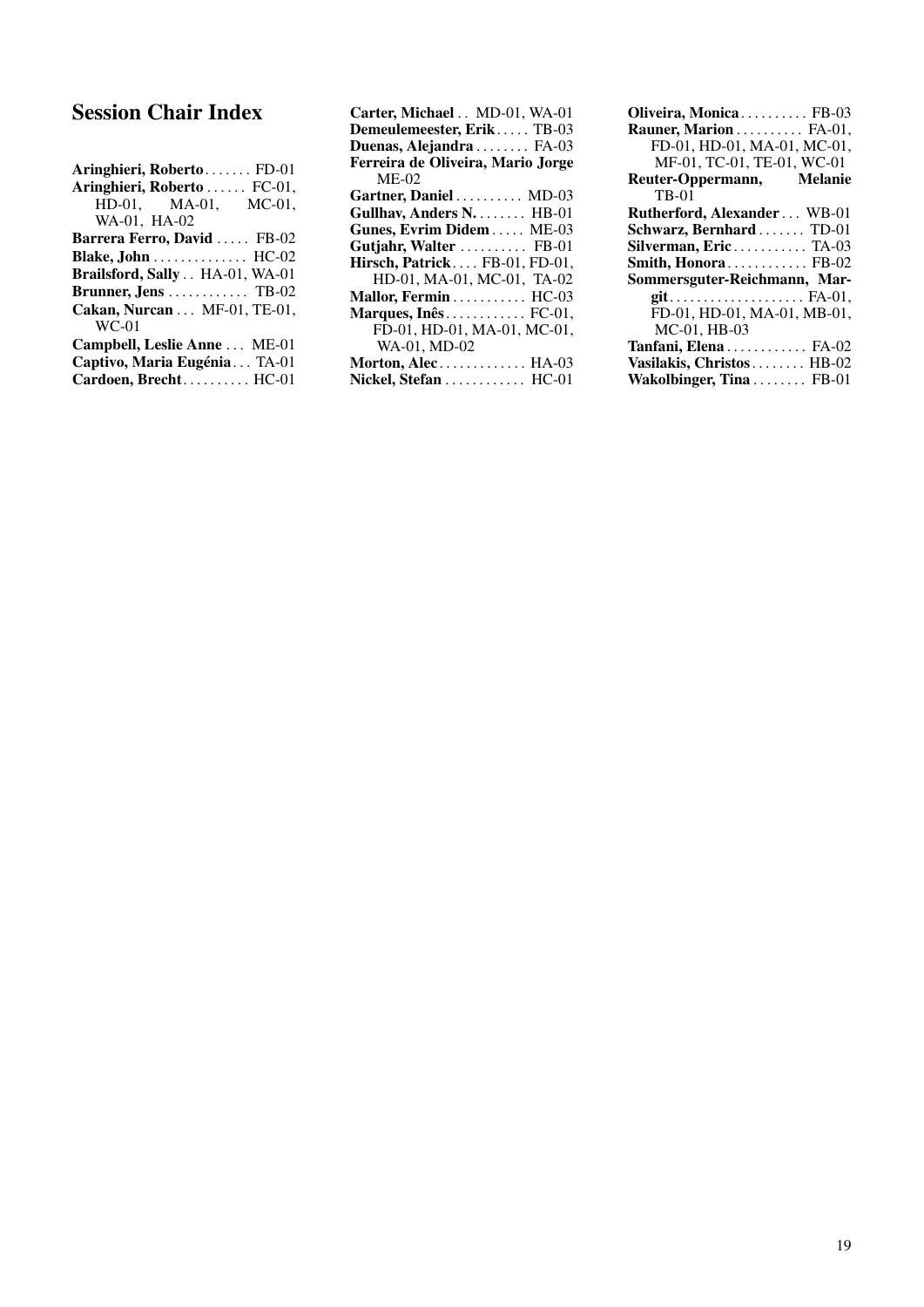## Author Index

| Abdullahu, Anita  HB-02<br>Abreu, Paulo  WA-01    |              |
|---------------------------------------------------|--------------|
|                                                   |              |
| Akbarzadeh, Babak FB-03                           |              |
| Alidaee, Bahram TA-02                             |              |
| Andersson, Henrik  HB-01                          |              |
| Araz, Ozgur  FB-01<br>Aringhieri, Roberto  TB-01, |              |
| WB-01, FA-03                                      |              |
| Arruda, Edilson . MD-01, FA-02                    |              |
| Aspland, Emma MD-01, FA-02                        |              |
| Azad, Nader  MD-02                                |              |
| B, Vipin FB-02                                    |              |
| Bana e Costa, Carlos  HA-01                       |              |
| Barbosa-Póvoa, Ana Paula                          |              |
| WA-01, HC-02, FB-03                               |              |
| Barlow, Euan HA-03, HB-03                         |              |
| Barrera Ferro, David  HA-01                       |              |
| Barrett, David  TA-03                             |              |
| Barrett-Lee, Peter  MD-01                         |              |
| Barros Dias Sousa, Luís Miguel<br>$FA-01$         |              |
| Bartenschlager, Christina. TB-01                  |              |
| Bayer, Steffen  HA-01, MD-01                      |              |
| Bélanger, Valérie  TB-03                          |              |
| Behrens, Doris FA-01                              |              |
| Berdal, Tore Bjørseth HB-01                       |              |
| Besiou, Maria  FB-01                              |              |
| Bi, Alan  FB-03                                   |              |
| Bigharaz, Sara TB-01, WB-01                       |              |
| Bijvank, Marco  MD-02, ME-02                      |              |
| Billaut, Jean-Charles FA-03                       |              |
| Blake, John  HC-02<br>Blanken, Maarten  HA-02     |              |
|                                                   |              |
| Blaschke, Sabine MD-03                            |              |
| Boucherie, Richard  HB-01,<br>$HC-03$             |              |
|                                                   |              |
| Bovim, Thomas  HB-02<br>Braaksma, Aleida  HB-01   |              |
| Braekers, Kris  HA-02                             |              |
| Brailsford, Sally . HA-01, MD-01,                 |              |
|                                                   |              |
| TD-01 Brandeau, Margaret L. TD-01,                |              |
| $ME-03$                                           |              |
| Briggs, David  TA-01                              |              |
| Brooks, Roger TA-01                               |              |
| Brunner, Jens  TB-02                              |              |
| Bua, Vincenzo  HA-02                              |              |
| Burkart, Christian FB-01<br>Buter, Robin          | $HA-02$      |
| Bye, Cameron  FB-03                               |              |
| Campbell, Leslie Anne  ME-01                      |              |
| Captivo, Maria Eugénia TA-01                      |              |
| Cardoen, Brecht HC-01                             |              |
| Carello, Giuliana  TB-02                          |              |
|                                                   | $HC-01$      |
| Carter, Michael HC-01, WA-01                      |              |
| Carvalho, Ana Sofia  TA-01                        |              |
| Chalk, Trish                                      | <b>WA-01</b> |
| Chandra, Dheeraj  FB-02                           |              |
| Chorney, Jill  ME-01                              |              |
| Cinar, Ahmet FB-01<br>Cinaroglu, Songul HB-03     |              |
| Clark, Sharon ME-01                               |              |
|                                                   |              |

| Coban, Elvin TB-03<br>Colson, Abigail HA-03, HB-03                                                                                                                                 |  |
|------------------------------------------------------------------------------------------------------------------------------------------------------------------------------------|--|
| Connell, Con  MD-01                                                                                                                                                                |  |
| Connor, Stephen TB-01                                                                                                                                                              |  |
| Crenn-hebert, Catherine. ME-01                                                                                                                                                     |  |
| Cunha, Mariana  FB-03                                                                                                                                                              |  |
| Dallow, Trevor FB-03                                                                                                                                                               |  |
| Day, Andy  FB-03                                                                                                                                                                   |  |
| de Armas, Jesica TA-02                                                                                                                                                             |  |
| De Santis, Alberto HB-02, ME-02                                                                                                                                                    |  |
|                                                                                                                                                                                    |  |
| De Vito, Laura ME-02<br>de Vries, Willem HA-02                                                                                                                                     |  |
| Demeulemeester, Erik TB-03                                                                                                                                                         |  |
| Demiray, Onur ME-03                                                                                                                                                                |  |
| Dexter, Franklin HC-03                                                                                                                                                             |  |
| Di Martinelly, Christine  FA-03                                                                                                                                                    |  |
| Dillon, Mary  HA-03                                                                                                                                                                |  |
| Dimitrovová, Klára HA-01                                                                                                                                                           |  |
|                                                                                                                                                                                    |  |
| Dodek, Peter WB-01                                                                                                                                                                 |  |
| Druetto, Alessandro WB-01                                                                                                                                                          |  |
|                                                                                                                                                                                    |  |
| Duenas, Alejandra FA-03<br><mark>Duma, Davide</mark> WB-01, FA-03                                                                                                                  |  |
| Duque-Uribe, Veronica FB-02                                                                                                                                                        |  |
| Dural-Selcuk, Gozdem  TA-03                                                                                                                                                        |  |
|                                                                                                                                                                                    |  |
| Emberly, Debbie ME-01<br>England, Tracey FA-02<br>Erdoğan, Zikriye Melisa . MD-03                                                                                                  |  |
|                                                                                                                                                                                    |  |
| Esparza Artanga, Laida WB-01                                                                                                                                                       |  |
|                                                                                                                                                                                    |  |
| Fabbri, Cristiano HA-02                                                                                                                                                            |  |
| Fagnot, Isabelle  FA-03                                                                                                                                                            |  |
| Farajkhah, Seyyed Kian TB-03                                                                                                                                                       |  |
| Ferreira de Oliveira, Mario Jorge                                                                                                                                                  |  |
|                                                                                                                                                                                    |  |
| $ME-02$                                                                                                                                                                            |  |
|                                                                                                                                                                                    |  |
|                                                                                                                                                                                    |  |
| <b>Foley, Norine</b> TA-03                                                                                                                                                         |  |
| Frank, Rademakers TB-03<br>Freiberger, Michael HA-03<br>Freitas, Liliana HA-01                                                                                                     |  |
|                                                                                                                                                                                    |  |
|                                                                                                                                                                                    |  |
|                                                                                                                                                                                    |  |
| FA-02                                                                                                                                                                              |  |
|                                                                                                                                                                                    |  |
| $WA-01$                                                                                                                                                                            |  |
| Ganjouhaghighi, Negar . MD-02<br>García de Vicuña, Daniel. WB-01<br>Gartner, Daniel. . MD-01, WA-01,<br>Gartner, Daniel FA-01, MD-01,<br>Ghamat, Salar TA-03                       |  |
|                                                                                                                                                                                    |  |
| ME-02                                                                                                                                                                              |  |
|                                                                                                                                                                                    |  |
| Giovannelli, Tommaso  HB-02,<br>Glaize, Annabelle  FA-03<br>Gossler, Timo FB-01                                                                                                    |  |
|                                                                                                                                                                                    |  |
| Gostoli, Umberto  TA-03<br>Grosso, Andrea WB-01                                                                                                                                    |  |
|                                                                                                                                                                                    |  |
| Guicciardi, Stefano  FA-02<br>Gullhav, Anders N HB-01, 02                                                                                                                          |  |
|                                                                                                                                                                                    |  |
| TB-02, HC-03, ME-03                                                                                                                                                                |  |
| Santamaria-Acevedo                                                                                                                                                                 |  |
| $ME-03$                                                                                                                                                                            |  |
| Gunes, Evrim Didem  WA-01,<br>Gustavo,                                                                                                                                             |  |
|                                                                                                                                                                                    |  |
|                                                                                                                                                                                    |  |
|                                                                                                                                                                                    |  |
| FA-02                                                                                                                                                                              |  |
|                                                                                                                                                                                    |  |
|                                                                                                                                                                                    |  |
| Gutiérrez, Elena Valentina FB-02<br>Hall, David FB-03<br>Hans, Erwin W. HA-02<br>Harper, Paul  MD-01, WA-01,<br>Hawa, Tammi HC-01<br>Hellemo, Lars HB-02<br>Hirsch, Patrick  TA-02 |  |

| Hosteins, Gaspard  HC-01                          |              |
|---------------------------------------------------|--------------|
| Howick, Susan  HA-01                              |              |
| Huttin, Christine  HB-01                          |              |
| Joustra, Paul HB-01                               |              |
| Kayis, Enis  TB-03                                |              |
| Kazakov, R.                                       | <b>HA-01</b> |
| Kergosien, Yannick  FA-03                         |              |
| Ketabi, Sara  WA-01                               |              |
| Kılıç, Hakan  WA-01                               |              |
| Klein, Jonathan MD-01                             |              |
| Kliewer, Natalia  MD-02                           |              |
| Kling, Sebastian TB-02                            |              |
| Kovacevic, Raimund  FA-01                         |              |
| Kraul, Sebastian TB-02                            |              |
| Kuhn, Michael  HA-03                              |              |
| Landa, Paolo  TB-02                               |              |
| Lanzarone, Ettore  FA-01                          |              |
| Larsen, Allan  HC-01                              |              |
| Latham, Nicole  FB-03                             |              |
| Lee, Seung-Yup  ME-02                             |              |
| Leeftink, Gréanne HA-02, HC-03                    |              |
| Leonessi, Marco  FA-02                            |              |
| Li, Dong  TB-01                                   |              |
| Lifmann, Hans Peter  HC-03                        |              |
| Lima, Marcelus TA-02                              |              |
| Longanesi, Annamaria  FA-02                       |              |
| Lucidi, Stefano  HB-02, ME-02                     |              |
| MacDonald, Julie  ME-01                           |              |
| Maenhout, Broos  FB-03                            |              |
| Malaguti, Enrico FA-02, HA-02                     |              |
| Mallor, Fermin  WB-01<br>Manders, Jasmijn  HC-03  |              |
|                                                   |              |
| Manzi, Sean  ME-01                                |              |
| Marques, Inês FA-01,                              |              |
| TA-01, WA-01, HC-02, MD-02,                       |              |
| FB-03, TB-03                                      |              |
| Matinrad, Niki HA-02                              |              |
| Matter, Dean  FB-02                               |              |
| Mayorga, Maria  ME-02                             |              |
| Megiddo, Itamar  HA-03                            |              |
| Megiddo, Itamar  HB-03                            |              |
| Meneses, Maria  HC-02<br>Mertens, Silia  HC-01    |              |
|                                                   |              |
| Messedaglia, Mauro  HB-02,                        |              |
| ME-02                                             |              |
| Meyer, Matthew  TA-03                             |              |
| Meyers, Kris  HC-01                               |              |
| Monaci, Michele  HA-02                            |              |
| Morgan, Lucy  TA-01                               |              |
| Morton, Alec HA-01, HA-03,                        |              |
| $HB-03$                                           |              |
| Nambiar, Siddhartha                               | $ME-02$      |
| Nancy, Vansteenkiste                              | $TB-03$      |
| Neuvonen, Lauri                                   | HA-03        |
| Nickel, Stefan  TA-01                             |              |
| Norena, Monica WB-01                              |              |
| Nydal, Erlend                                     | $HB-01$      |
| Nygreen, Bjørn HB-01<br>Olave-Rojas, David  TA-01 |              |
|                                                   |              |
| Oliveira, Mariana  TB-03                          |              |
|                                                   |              |
| Oliveira, Monica                                  | HA-01        |
| Önen Dumlu, Zehra                                 | TB-02        |
| Ormeci, E. Lerzan HC-03, ME-03                    |              |
| Ourique, Fabrício FA-02                           |              |
| Pacino, Dario  HC-01<br>Palmer, Geraint MD-01     |              |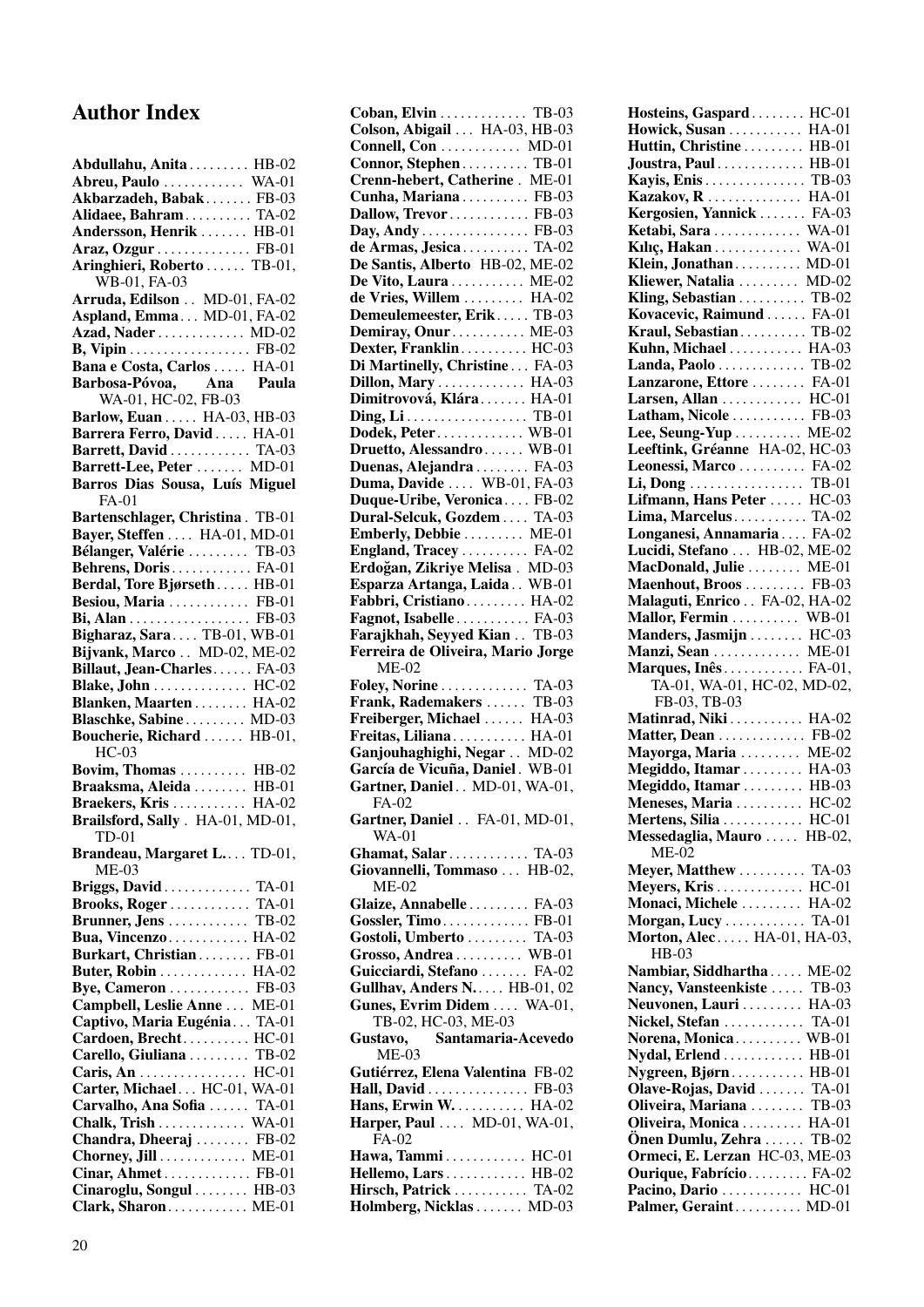| Penn, Marion  HB-02             |
|---------------------------------|
| Petitti, Federico  ME-02        |
| Potgieter, Linke FB-02          |
| Ramaekers, Katrien HA-02        |
| Ramalhinho Lourenco, Helena     |
| TA-02                           |
| Rauner, Marion MD-03            |
| Reuter-Oppermann, Melanie       |
| TB-01, HA-02                    |
| Reyes-Rubiano, Lorena TA-02     |
| Robbes, Alexis FA-03            |
| Rodrigues, Felipe  TA-03        |
| Roma, Massimo . HB-02, ME-02    |
| <b>Roman, Erin WA-01</b>        |
| Romano, Ferdinando  ME-02       |
| Ruesch, Lea  FB-01              |
| <b>Ruiz, Angel TB-03</b>        |
| Rutherford, Alexander WB-01,    |
| $FB-0.3$                        |
| Sabouri, Alireza  MD-02         |
| Sakalauskas, Leonidas  WA-01    |
| Salman, Sibel FB-01             |
| Santos, Daniel  TB-03           |
| Sarache, William  FB-02         |
| Sørup, Christian $\ldots$ HC-01 |
| Schnedlitz, Simone MD-03        |

| Schoenfelder, Jan  MD-02       |  |
|--------------------------------|--|
| Schosser, Alexandra  TD-01     |  |
| Schuermans, Nicky  HB-01       |  |
| Schwarz, Bernhard  TD-01       |  |
| Sengupta, $\text{Raj}$ TB-02   |  |
| Silverman, Eric TA-03          |  |
| Smet, Pieter  FB-03            |  |
| Smith, Honora  HA-01           |  |
| Sommersguter-Reichmann, Mar-   |  |
|                                |  |
| Squillace, Giuseppe  FA-03     |  |
| Steen, Odd MD-03               |  |
| Stephen, Tamon  FB-03          |  |
| Stilianakis, Nikolaos  FA-01   |  |
| Taghavi, Majid  MD-02          |  |
| Tanfani, Elena  TB-02          |  |
| Tarakci, Murat  FB-01          |  |
| Testi, Angela  TB-02           |  |
| Tezcan, Tolga  TB-02           |  |
| Threlfall, John WA-01          |  |
| Tolley, Daniel  WA-01          |  |
| Tubertini, Paolo  FA-02, HA-02 |  |
| Tuncalp, Feray  HC-03          |  |
| Tuson, Mark MD-01              |  |
| van den Berg, Pieter  TA-01    |  |
| van der Waall, Alexa  WB-01    |  |
|                                |  |

| Van Quaquebeke, Niels  FB-01     |
|----------------------------------|
| Van Zandbrink, Elise  HB-01      |
| Vanbrabant, Lien. HC-01, HA-02   |
| Vasarhelyi, Krisztina FB-03      |
| Vasilakis, Christos MD-01, TA-03 |
| Veliov, Vladimir  FA-01          |
| Verdonck, Lotte  HC-01           |
| Vieira, Ana  HA-01               |
| Voegl, Jana TA-02                |
| Wakolbinger, Tina  FB-01         |
| Wang, Haibo  TA-02               |
| Wang, Lien TB-03                 |
| Webb, Phil  MD-01                |
| Williams, Elizabeth  WA-01       |
| Wolbeck, Lena MD-02              |
| Wolff, Clemens  TB-01            |
| Wood, Richard  MD-01             |
| Worthington, Dave TA-01          |
| Wrzaczek, Stefan  HA-03          |
| Yalçındağ, Semih  FA-01          |
| Yaylali, Emine  MD-03            |
| Yu, Jiun-Yu  TA-03               |
| Zaric, Greg TC-01                |
| Zimmerman, Samantha. WB-01,      |
| FB-03                            |
| Zweifel, Peter  MB-01            |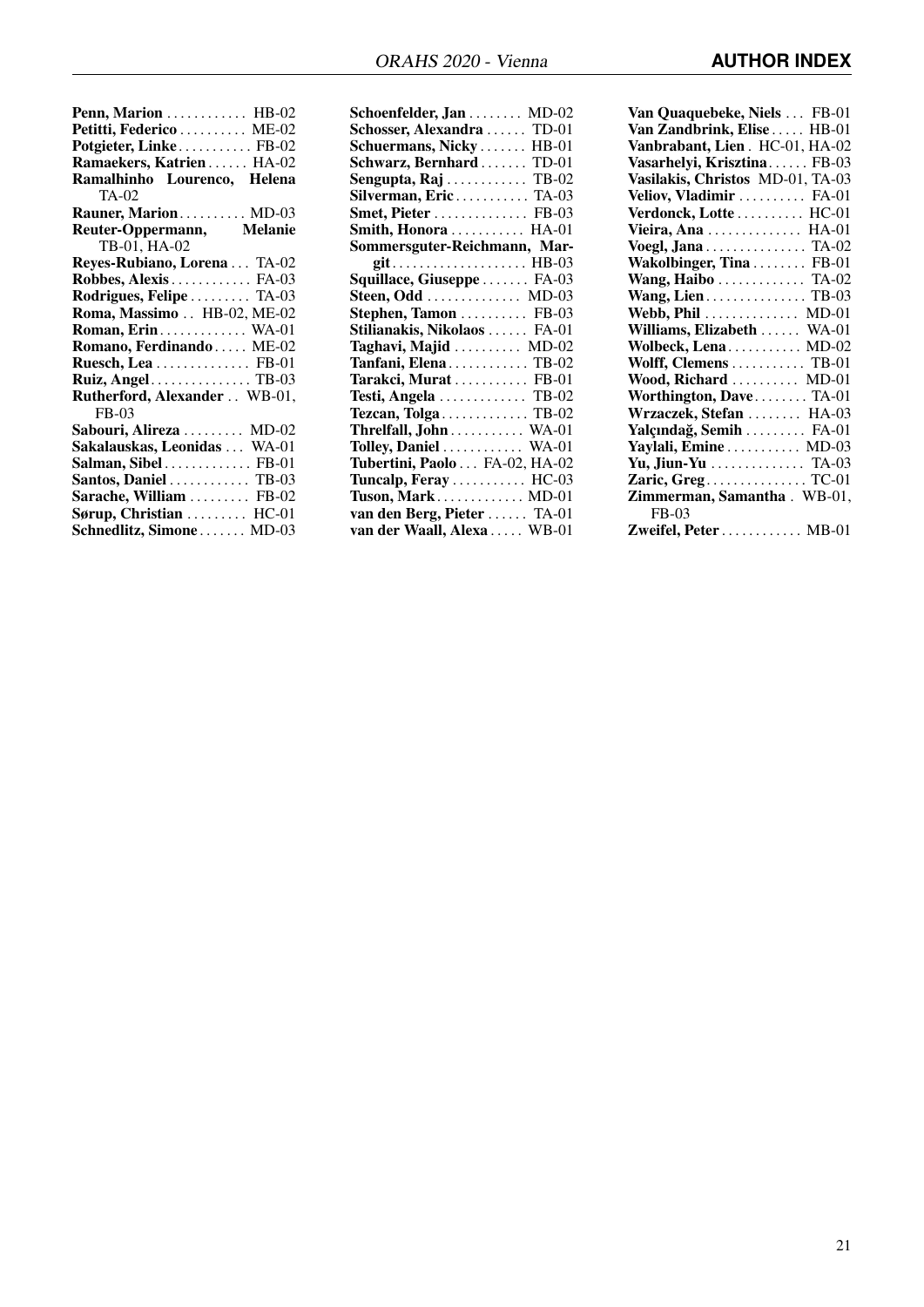# **SESSION INDEX**

#### Monday, 9:30-11:00

#### Monday, 11:00-12:00

### Monday, 13:00-13:30

#### Monday, 13:30-15:30

#### Monday, 16:00-18:00

#### Monday, 18:30-19:00

#### Tuesday, 9:30-11:30

#### Tuesday, 12:00-14:00

#### Tuesday, 15:00-16:00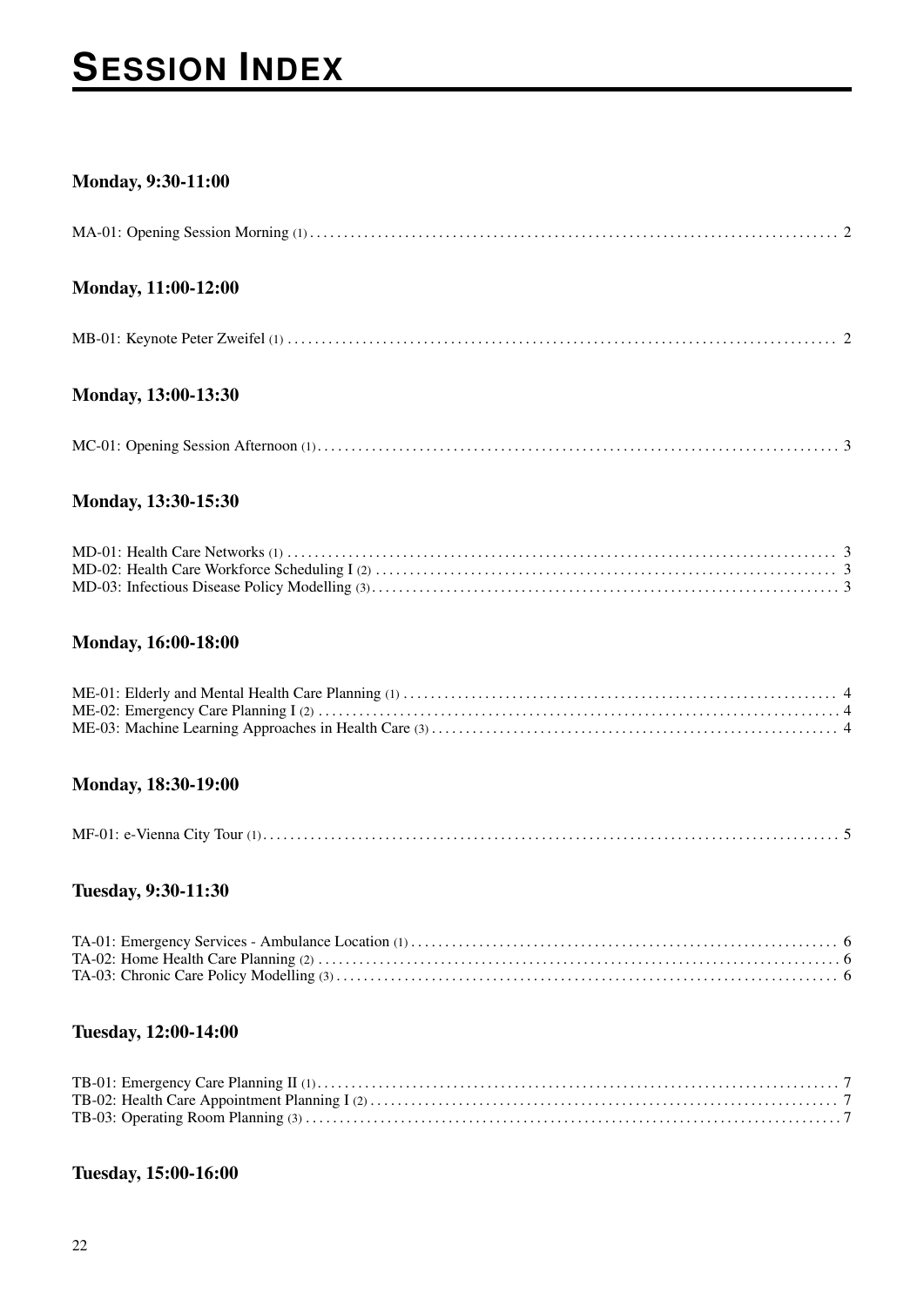| Tuesday, 16:30-18:00          |
|-------------------------------|
|                               |
| Tuesday, 18:30-19:00          |
|                               |
| Wednesday, 13:30-15:30        |
|                               |
| <b>Wednesday, 16:00-18:00</b> |
|                               |
| <b>Wednesday, 18:30-19:00</b> |
|                               |
| <b>Thursday, 9:30-11:30</b>   |
|                               |
| Thursday, 12:00-14:00         |

### Thursday, 15:00-17:00

## Thursday, 18:00-19:30

|--|--|